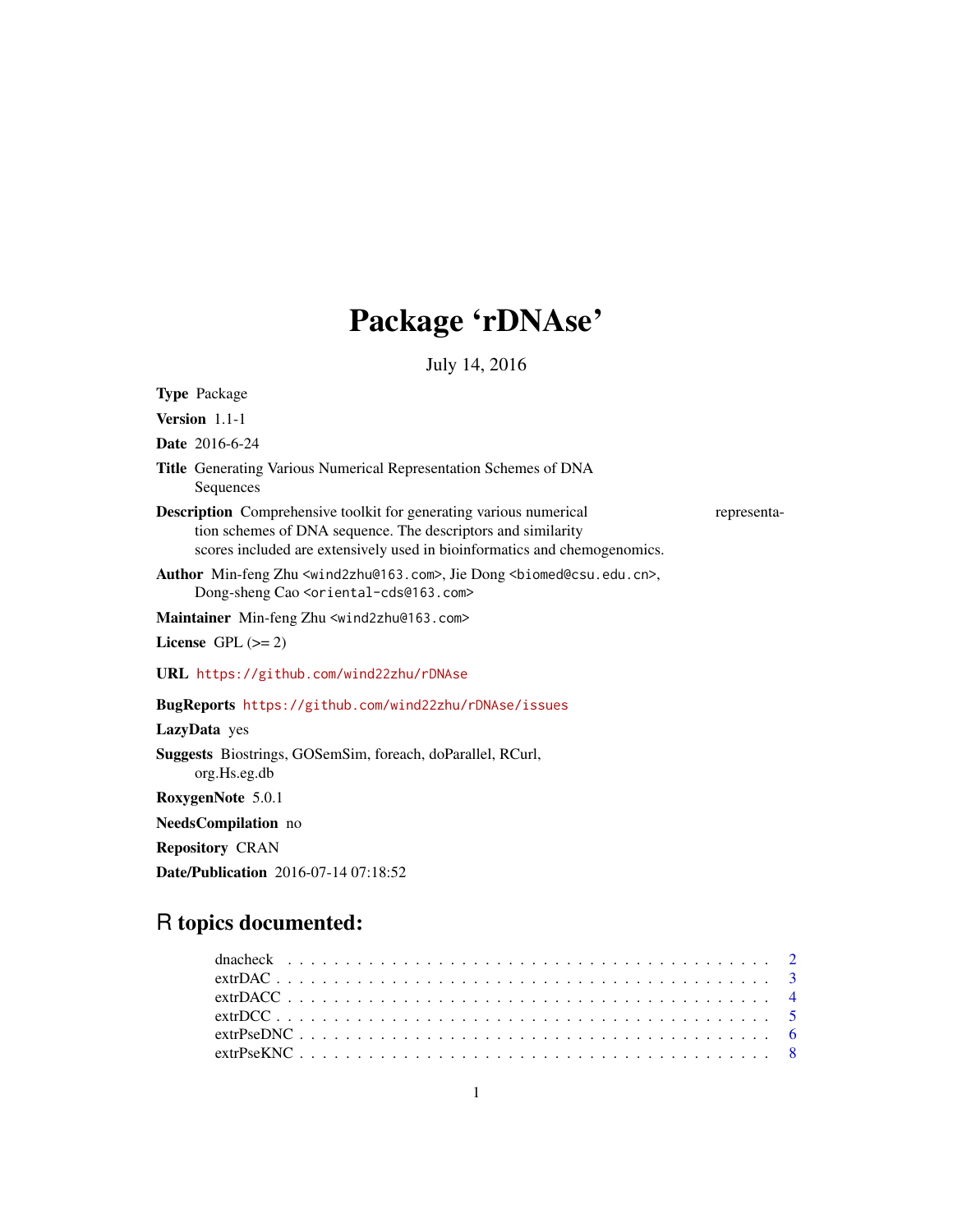#### <span id="page-1-0"></span>2 dnacheck and the contract of the contract of the contract of the contract of the contract of the contract of the contract of the contract of the contract of the contract of the contract of the contract of the contract of

| Index | 24 |
|-------|----|
|       |    |
|       |    |
|       |    |
|       |    |
|       |    |
|       |    |
|       |    |
|       |    |
|       |    |
|       |    |
|       |    |
|       |    |
|       |    |

dnacheck *Check if the DNA sequence are in the 4 default types*

#### Description

Check if the DNA sequence are in the 4 default types

#### Usage

dnacheck(x)

#### Arguments

x A character vector, as the input DNA sequence.

#### Details

This function checks if the DNA sequence types are in the 4.

#### Value

Logical. TRUE if all of the DNA types of the sequence are within the 4 default types. The result character vector

#### Author(s)

Min-feng Zhu <<wind2zhu@163.com>>

#### Examples

```
x = 'GACTGAACTGCACTTTGGTTTCATATTATTTGCTC'
dnacheck(x) # TRUE
dnacheck(paste(x, 'Z', sep = '')) # FALSE
```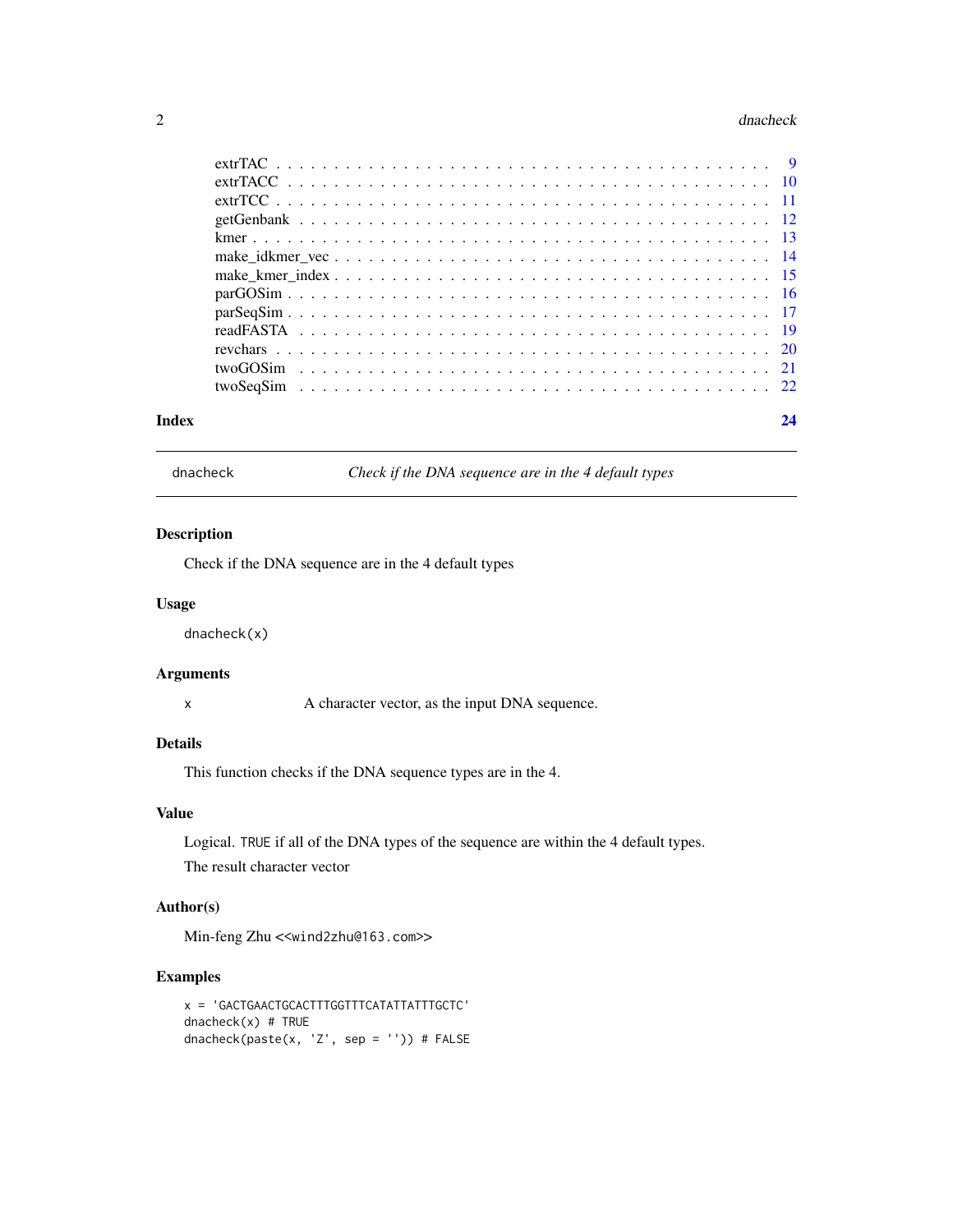<span id="page-2-1"></span><span id="page-2-0"></span>

The Dinucleotide-based Auto Covariance Descriptor

#### Usage

```
extrDAC(x, index = c("Twist", "Tilt"), nlag = 2, normaliztion = FALSE,
  customprops = NULL, allprop = FALSE)
```
#### Arguments

| X            | the input data, which should be a list or file type.                                                                                                                                                                                              |
|--------------|---------------------------------------------------------------------------------------------------------------------------------------------------------------------------------------------------------------------------------------------------|
| index        | the physicochemical indices, it should be a list and there are 38 different physic-<br>ochemical indices (Table 1), which the users can choose.                                                                                                   |
| nlag         | an integer larger than or equal to 0 and less than or equal to $L-2$ (L means the<br>length of the shortest DNA sequence in the dataset). It represents the distance<br>between two dinucleotides.                                                |
| normaliztion | with this option, the final feature vector will be normalized based on the total<br>occurrences of all kmers. Therefore, the elements in the feature vectors represent<br>the frequencies of kmers. The default value of this parameter is False. |
| customprops  | the users can use their own indices to generate the feature vector. It should be a<br>dict, the key is dinucleotide (string), and its corresponding value is a list type.                                                                         |
| allprop      | all the 38 physicochemical indices will be employed to generate the feature vec-<br>tor. Its default value is False.                                                                                                                              |

#### Details

This function calculates the dinucleotide-based auto covariance descriptor

### Value

A vector

#### Note

if the user defined physicochemical indices have not been normalized, it should be normalized.

#### Author(s)

Min-feng Zhu <<wind2zhu@163.com>>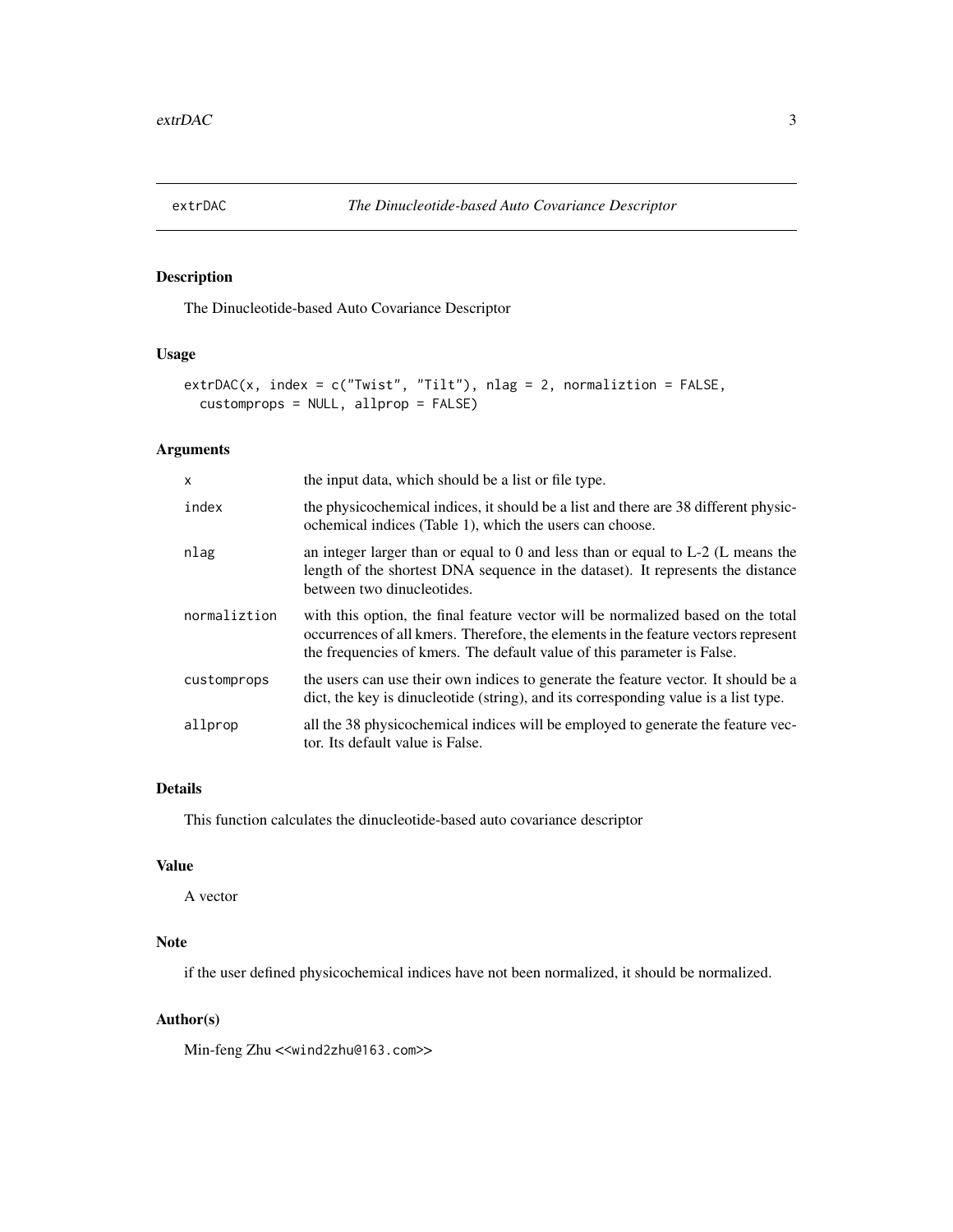#### <span id="page-3-0"></span>References

Dong Q, Zhou S, Guan J. A new taxonomy-based protein fold recognition approach based on autocross-covariance transformation. *Bioinformatics*, 2009, 25(20): 2655-2662.

#### See Also

See [extrDCC](#page-4-1) and [extrDACC](#page-3-1)

#### Examples

```
x = 'GACTGAACTGCACTTTGGTTTCATATTATTTGCTC'
extrDAC(x)
```
<span id="page-3-1"></span>extrDACC *The Dinucleotide-based Auto-cross Covariance Descriptor*

#### Description

The Dinucleotide-based Auto-cross Covariance Descriptor

#### Usage

```
extrDACC(x, index = c("Twist", "Tilt"), nlag = 2, normaliztion = FALSE,
  customprops = NULL, allprop = FALSE)
```
#### Arguments

| $\mathsf{x}$ | the input data, which should be a list or file type.                                                                                                                                                                                              |
|--------------|---------------------------------------------------------------------------------------------------------------------------------------------------------------------------------------------------------------------------------------------------|
| index        | the physicochemical indices, it should be a list and there are 38 different physic-<br>ochemical indices (Table 1), which the users can choose.                                                                                                   |
| nlag         | an integer larger than or equal to 0 and less than or equal to $L-2$ (L means the<br>length of the shortest DNA sequence in the dataset). It represents the distance<br>between two dinucleotides.                                                |
| normaliztion | with this option, the final feature vector will be normalized based on the total<br>occurrences of all kmers. Therefore, the elements in the feature vectors represent<br>the frequencies of kmers. The default value of this parameter is False. |
| customprops  | the users can use their own indices to generate the feature vector. It should be a<br>dict, the key is dinucleotide (string), and its corresponding value is a list type.                                                                         |
| allprop      | all the 38 physicochemical indices will be employed to generate the feature vec-<br>tor. Its default value is False.                                                                                                                              |

#### Details

This function calculates the dinucleotide-based auto-cross covariance descriptor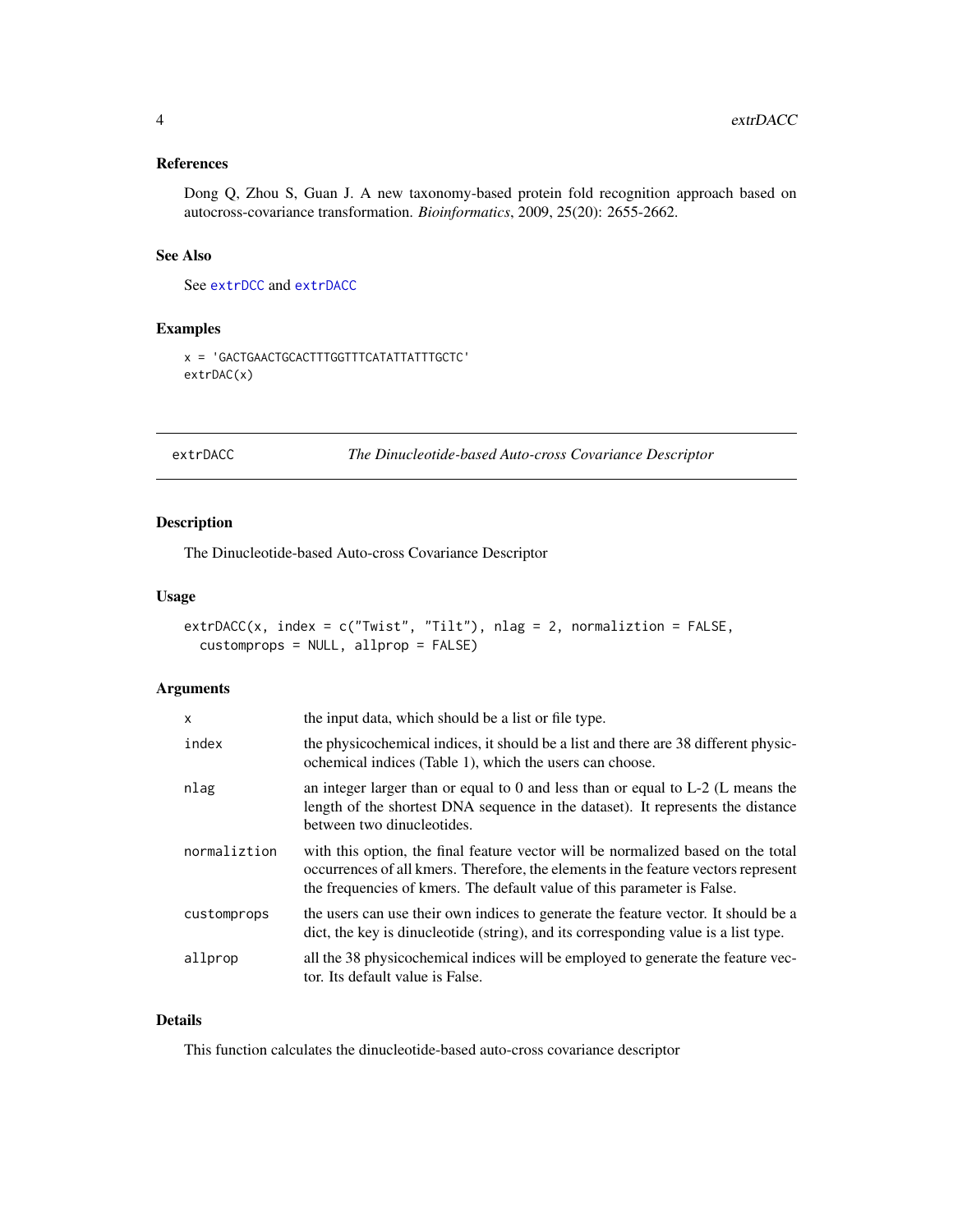#### <span id="page-4-0"></span>extrDCC 5

#### Value

A vector

#### Note

if the user defined physicochemical indices have not been normalized, it should be normalized.

#### Author(s)

Min-feng Zhu <<wind2zhu@163.com>>

#### References

Dong Q, Zhou S, Guan J. A new taxonomy-based protein fold recognition approach based on autocross-covariance transformation. *Bioinformatics*, 2009, 25(20): 2655-2662.

#### See Also

See [extrDAC](#page-2-1) and [extrDCC](#page-4-1)

#### Examples

x = 'GACTGAACTGCACTTTGGTTTCATATTATTTGCTC' extrDACC(x)

#### <span id="page-4-1"></span>extrDCC *The Dinucleotide-based Cross Covariance Descriptor*

#### Description

The Dinucleotide-based Cross Covariance Descriptor

#### Usage

```
extrDCC(x, index = c("Twist", "Tilt"), nlag = 2, normaliztion = FALSE,
  customprops = NULL, allprop = FALSE)
```
#### Arguments

| x     | the input data, which should be a list or file type.                                                                                                                                               |
|-------|----------------------------------------------------------------------------------------------------------------------------------------------------------------------------------------------------|
| index | the physicochemical indices, it should be a list and there are 38 different physic-<br>ochemical indices (Table 1), which the users can choose.                                                    |
| nlag  | an integer larger than or equal to 0 and less than or equal to $L-2$ (L means the<br>length of the shortest DNA sequence in the dataset). It represents the distance<br>between two dinucleotides. |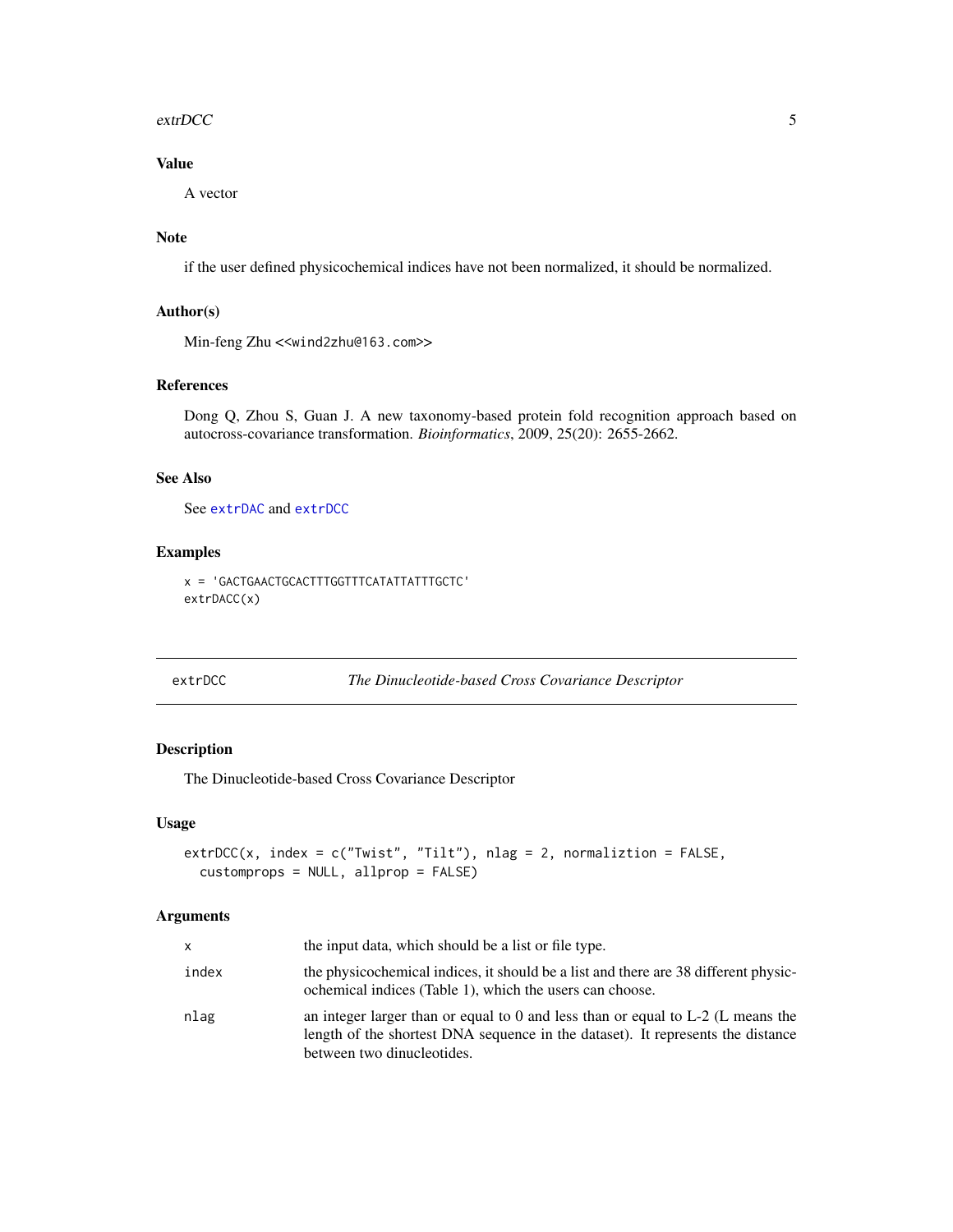<span id="page-5-0"></span>

| normaliztion | with this option, the final feature vector will be normalized based on the total<br>occurrences of all kmers. Therefore, the elements in the feature vectors represent<br>the frequencies of kmers. The default value of this parameter is False. |
|--------------|---------------------------------------------------------------------------------------------------------------------------------------------------------------------------------------------------------------------------------------------------|
| customprops  | the users can use their own indices to generate the feature vector. It should be a<br>dict, the key is dinucleotide (string), and its corresponding value is a list type.                                                                         |
| allprop      | all the 38 physicochemical indices will be employed to generate the feature vec-<br>tor. Its default value is False.                                                                                                                              |

#### Details

This function calculates the dinucleotide-based cross covariance descriptor

#### Value

A vector

#### Note

if the user defined physicochemical indices have not been normalized, it should be normalized.

#### Author(s)

Min-feng Zhu <<wind2zhu@163.com>>

#### References

Dong Q, Zhou S, Guan J. A new taxonomy-based protein fold recognition approach based on autocross-covariance transformation. *Bioinformatics*, 2009, 25(20): 2655-2662.

#### See Also

See [extrDAC](#page-2-1) and [extrDACC](#page-3-1)

#### Examples

x = 'GACTGAACTGCACTTTGGTTTCATATTATTTGCTC' extrDCC(x)

<span id="page-5-1"></span>extrPseDNC *The Pseudo Dinucleotide Composition Descriptor*

#### Description

The Pseudo Dinucleotide Composition Descriptor

#### Usage

```
extrPseDNC(x, lambda = 3, w = 0.05, normalize = FALSE,customprops = NULL)
```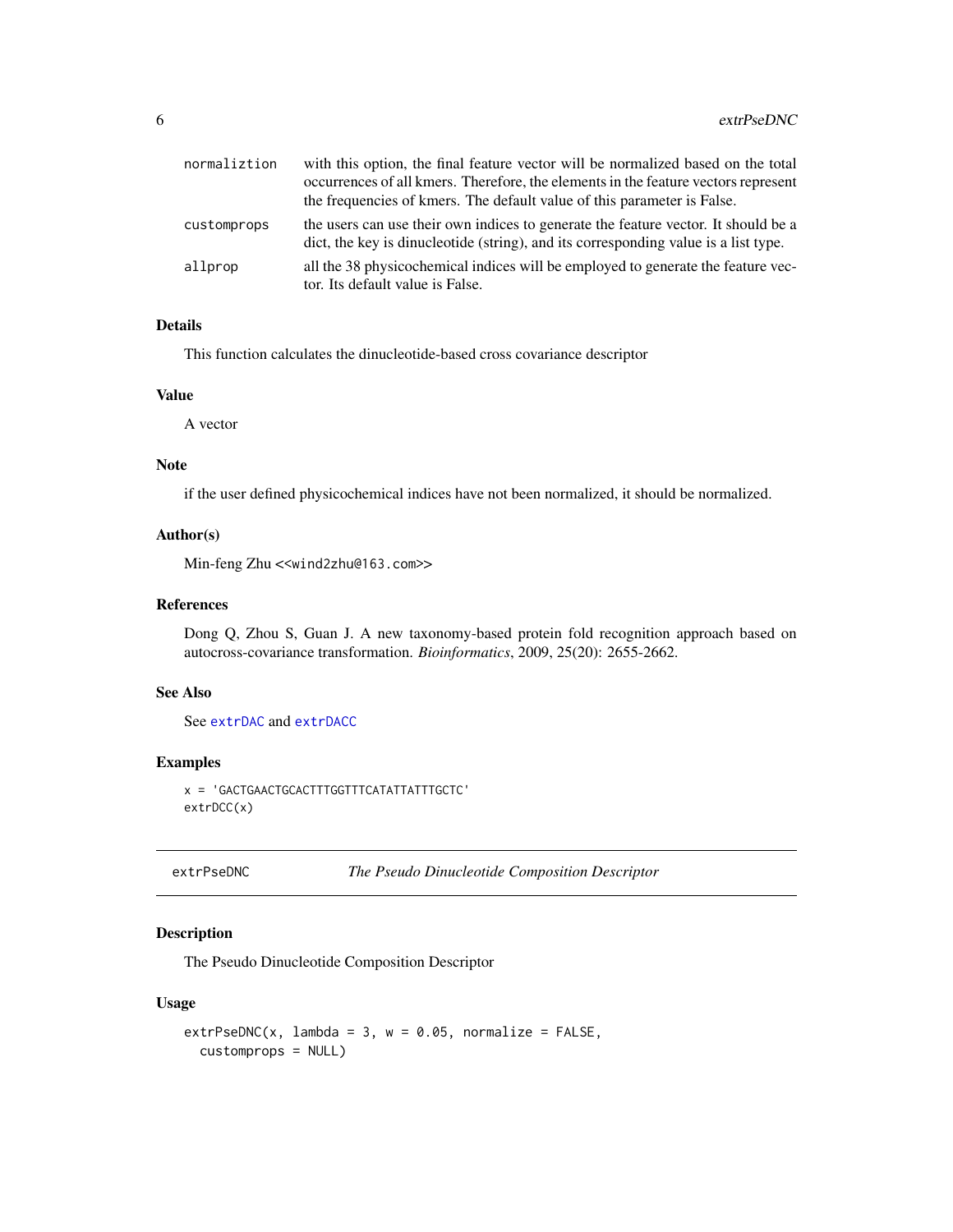#### <span id="page-6-0"></span>extrPseDNC 7

#### Arguments

| X           | the input data, which should be a list or file type.                                                                                                                                                                                                       |
|-------------|------------------------------------------------------------------------------------------------------------------------------------------------------------------------------------------------------------------------------------------------------------|
| lambda      | an integer larger than or equal to 0 and less than or equal to $L-2$ (L means the<br>length of the shortest sequence in the dataset). It represents the highest counted<br>rank (or tier) of the correlation along a DNA sequence. Its default value is 3. |
| W           | the weight factor ranged from 0 to 1. Its default value is $0.05$ .                                                                                                                                                                                        |
| normalize   | with this option, the final feature vector will be normalized based on the total<br>occurrences of all kmers. Therefore, the elements in the feature vectors represent<br>the frequencies of kmers. The default value of this parameter is False.          |
| customprops | the users can use their own indices to generate the feature vector. It should be a<br>dict, the key is dinucleotide (string), and its corresponding value is a list type.                                                                                  |

#### Details

This function calculates the pseudo dinucleotide composition Descriptor

#### Value

A vector

#### Note

if the user defined physicochemical indices have not been normalized, it should be normalized.

#### Author(s)

Min-feng Zhu <<wind2zhu@163.com>>

#### References

Chen W, Feng P M, Lin H, et al. iRSpot-PseDNC: identify recombination spots with pseudo dinucleotide composition. *Nucleic acids research*, 2013: gks1450.

#### See Also

See [extrPseKNC](#page-7-1)

#### Examples

```
x = 'GACTGAACTGCACTTTGGTTTCATATTATTTGCTC'
extrPseDNC(x)
```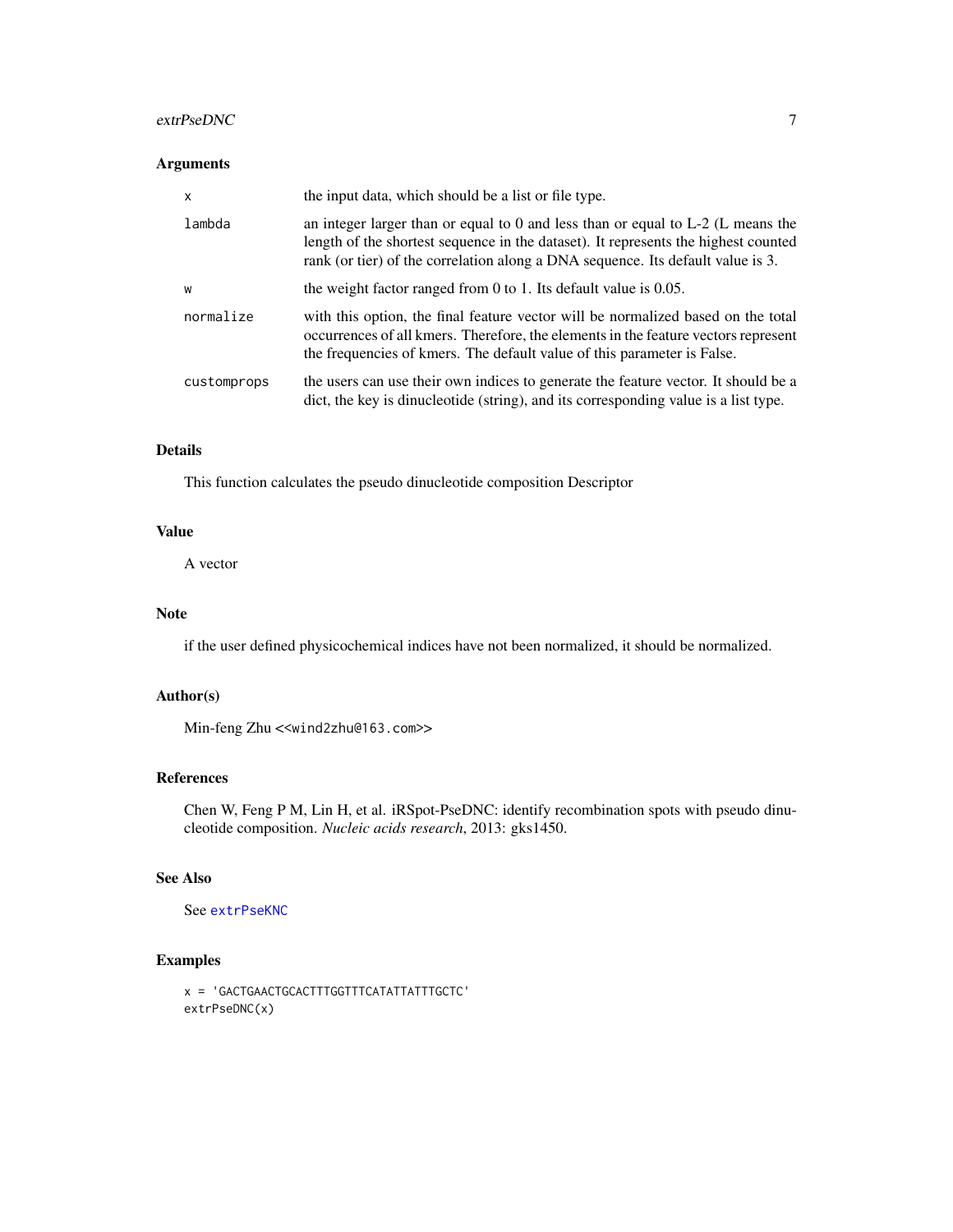<span id="page-7-1"></span><span id="page-7-0"></span>

The Pseudo K-tupler Composition Descriptor

#### Usage

```
extrPseKNC(x, lambda = 1, k = 3, normalize = FALSE, w = 0.5,
  customprops = NULL)
```
#### Arguments

| $\mathsf{x}$ | the input data, which should be a list or file type.                                                                                                                                                                                                         |
|--------------|--------------------------------------------------------------------------------------------------------------------------------------------------------------------------------------------------------------------------------------------------------------|
| lambda       | an integer larger than or equal to $0$ and less than or equal to $L-2$ (L means the<br>length of the shortest sequence in the dataset). It represents the highest counted<br>rank (or tier) of the correlation along a DNA sequence. Its default value is 3. |
| k            | an integer larger than 0 represents the k-tuple. Its default value is 3.                                                                                                                                                                                     |
| normalize    | with this option, the final feature vector will be normalized based on the total<br>occurrences of all kmers. Therefore, the elements in the feature vectors represent<br>the frequencies of kmers. The default value of this parameter is False.            |
| W            | the weight factor ranged from 0 to 1. Its default value is $0.05$ .                                                                                                                                                                                          |
| customprops  | the users can use their own indices to generate the feature vector. It should be a<br>dict, the key is dinucleotide (string), and its corresponding value is a list type.                                                                                    |

#### Details

This function calculates the pseudo k-tupler composition Descriptor

#### Value

A vector

#### Note

if the user defined physicochemical indices have not been normalized, it should be normalized.

#### Author(s)

Min-feng Zhu <<wind2zhu@163.com>>

#### References

Guo S H, Deng E Z, Xu L Q, et al. iNuc-PseKNC: a sequence-based predictor for predicting nucleosome positioning in genomes with pseudo k-tuple nucleotide composition. *Bioinformatics*, 2014: btu083.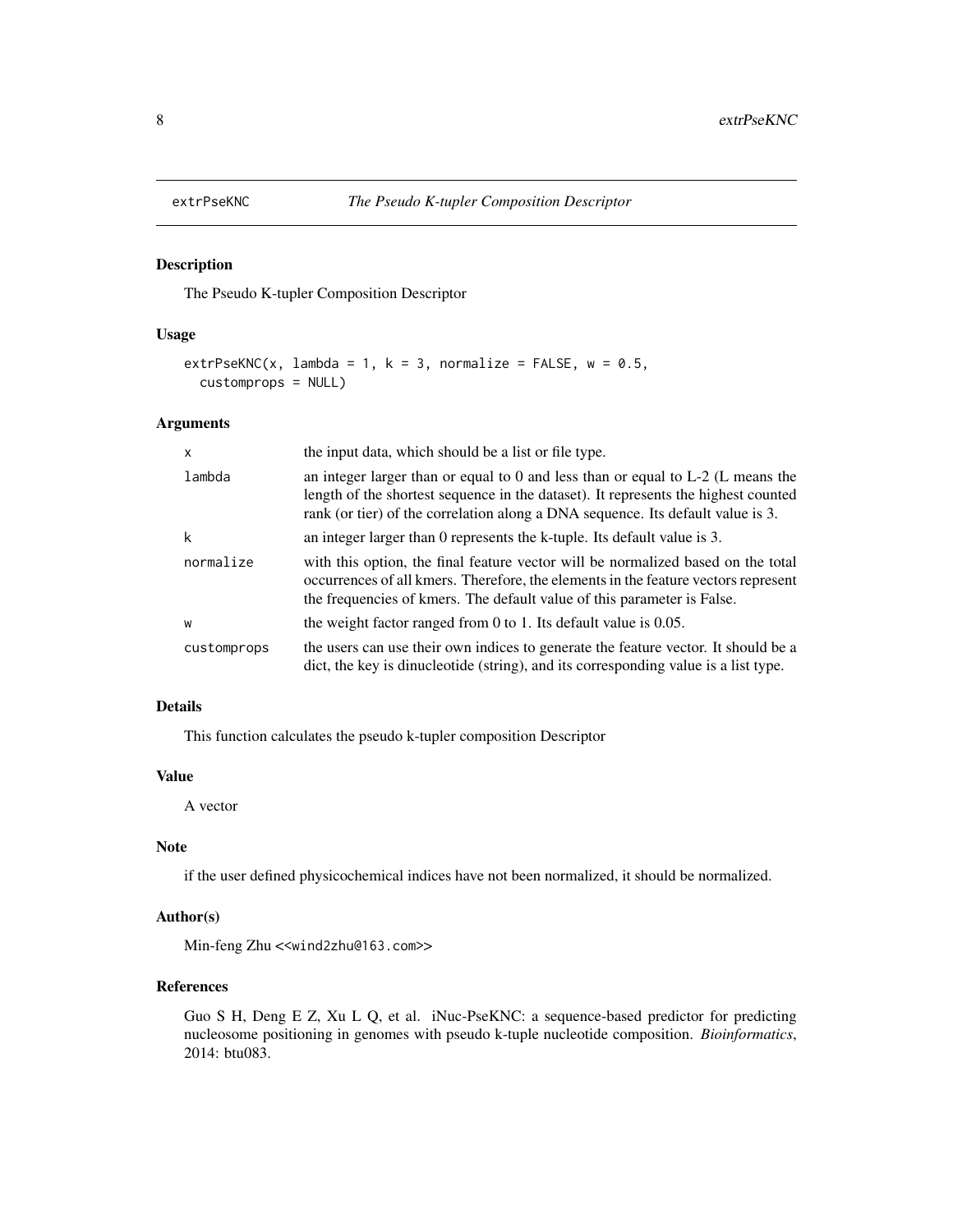#### <span id="page-8-0"></span>extrTAC 9

### See Also

See [extrPseDNC](#page-5-1)

#### Examples

```
x = 'GACTGAACTGCACTTTGGTTTCATATTATTTGCTC'
extrPseKNC(x)
```
<span id="page-8-1"></span>extrTAC *The Trinucleotide-based Auto Covariance Descriptor*

#### Description

The Trinucleotide-based Auto Covariance Descriptor

#### Usage

```
extrTAC(x, index = c("Dnase I", "Nucleosome"), nlag = 2,normaliztion = FALSE, customprops = NULL, allprop = FALSE)
```
#### Arguments

| $\mathsf{x}$ | the input data, which should be a list or file type.                                                                                                                                                                                              |
|--------------|---------------------------------------------------------------------------------------------------------------------------------------------------------------------------------------------------------------------------------------------------|
| index        | the physicochemical indices, it should be a list and there are 12 different physic-<br>ochemical indices (Table 2), which the users can choose.                                                                                                   |
| nlag         | an integer larger than or equal to 0 and less than or equal to $L-2$ (L means the<br>length of the shortest DNA sequence in the dataset). It represents the distance<br>between two dinucleotides.                                                |
| normaliztion | with this option, the final feature vector will be normalized based on the total<br>occurrences of all kmers. Therefore, the elements in the feature vectors represent<br>the frequencies of kmers. The default value of this parameter is False. |
| customprops  | the users can use their own indices to generate the feature vector. It should be a<br>dict, the key is dinucleotide (string), and its corresponding value is a list type.                                                                         |
| allprop      | all the 12 physicochemical indices will be employed to generate the feature vec-<br>tor. Its default value is False.                                                                                                                              |

#### Details

This function calculates the trinucleotide-based auto covariance Descriptor

#### Value

A vector

#### Note

if the user defined physicochemical indices have not been normalized, it should be normalized.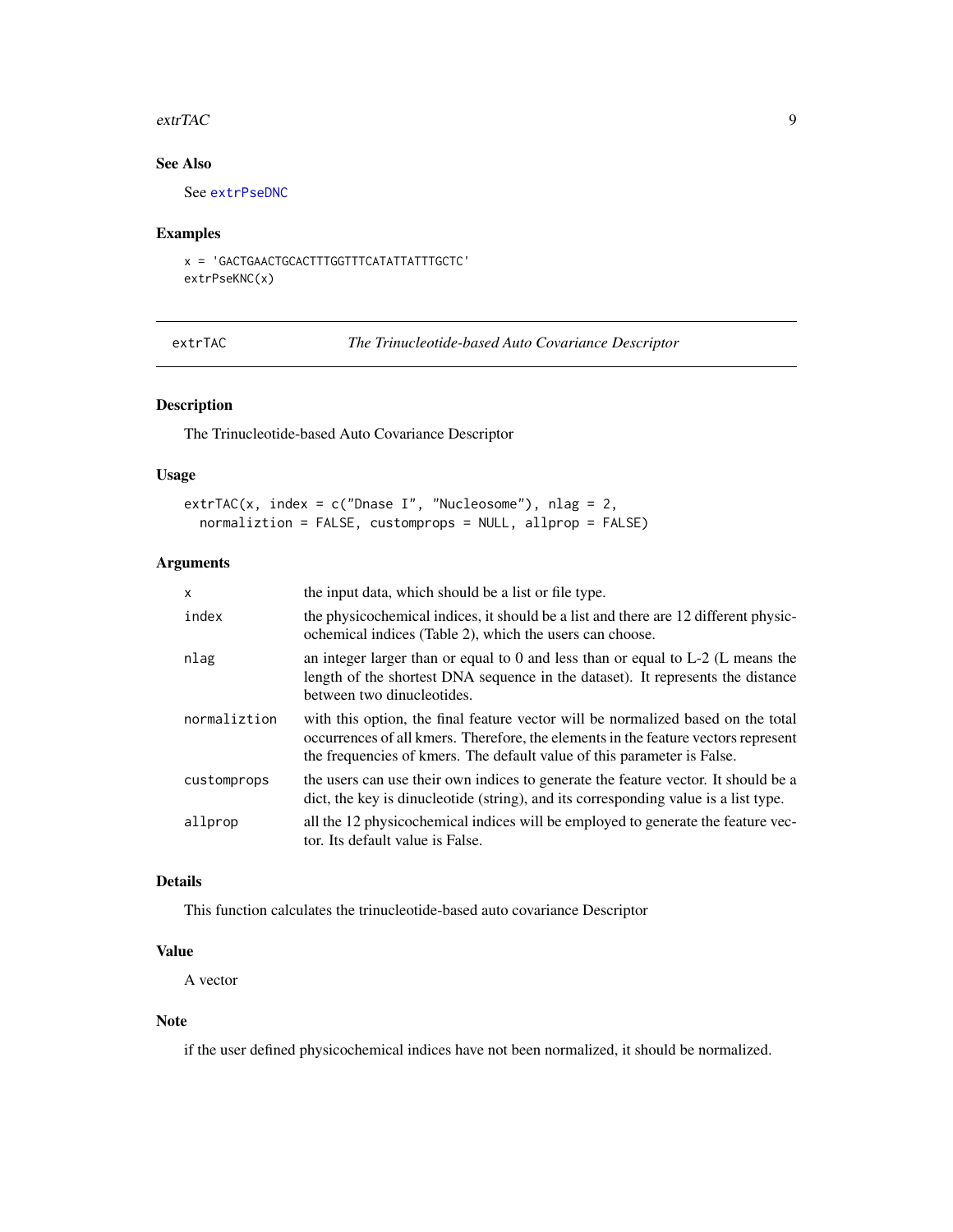#### <span id="page-9-0"></span>Author(s)

Min-feng Zhu <<wind2zhu@163.com>>

#### See Also

See [extrTCC](#page-10-1) and [extrTACC](#page-9-1)

#### Examples

```
x = x = 'GACTGAACTGCACTTTGGTTTCATATTATTTGCTC'
extrTAC(x)
```
<span id="page-9-1"></span>extrTACC *The Trinucleotide-based Auto-cross Covariance Descriptor*

#### Description

The Trinucleotide-based Auto-cross Covariance Descriptor

#### Usage

```
extrTACC(x, index = c("Dnase I", "Nucleosome"), nlag = 2,normaliztion = FALSE, customprops = NULL, allprop = FALSE)
```
#### Arguments

| x            | the input data, which should be a list or file type.                                                                                                                                                                                              |
|--------------|---------------------------------------------------------------------------------------------------------------------------------------------------------------------------------------------------------------------------------------------------|
| index        | the physicochemical indices, it should be a list and there are 12 different physic-<br>ochemical indices (Table 2), which the users can choose.                                                                                                   |
| nlag         | an integer larger than or equal to $0$ and less than or equal to $L-2$ (L means the<br>length of the shortest DNA sequence in the dataset). It represents the distance<br>between two dinucleotides.                                              |
| normaliztion | with this option, the final feature vector will be normalized based on the total<br>occurrences of all kmers. Therefore, the elements in the feature vectors represent<br>the frequencies of kmers. The default value of this parameter is False. |
| customprops  | the users can use their own indices to generate the feature vector. It should be a<br>dict, the key is dinucleotide (string), and its corresponding value is a list type.                                                                         |
| allprop      | all the 12 physicochemical indices will be employed to generate the feature vec-<br>tor. Its default value is False.                                                                                                                              |

#### Details

This function calculates the trinucleotide-based auto-cross covariance descriptor

#### Value

A vector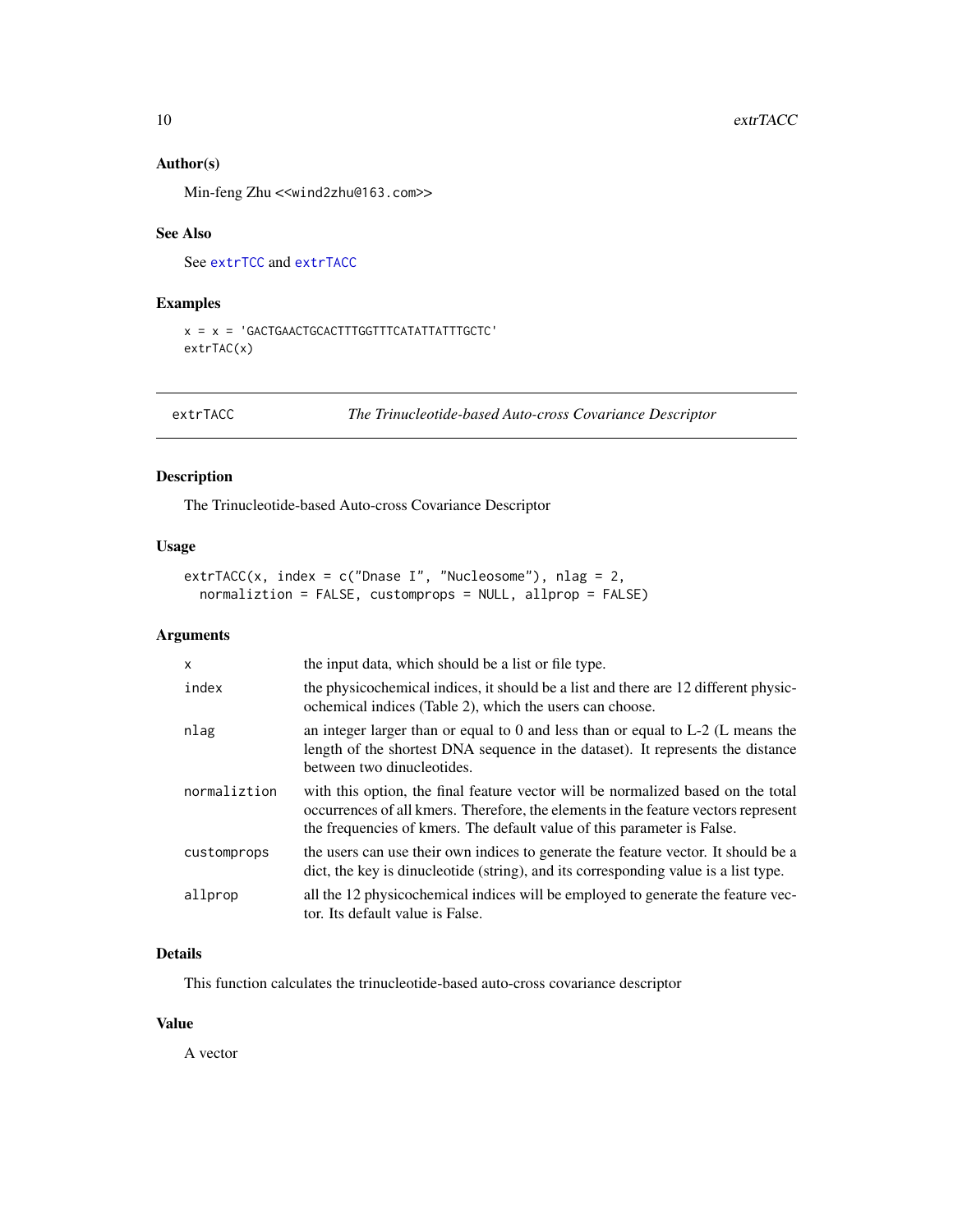#### <span id="page-10-0"></span> $\text{extrTCC}$  11

### Note

if the user defined physicochemical indices have not been normalized, it should be normalized.

#### Author(s)

Min-feng Zhu <<wind2zhu@163.com>>

#### See Also

See [extrTAC](#page-8-1) and [extrTCC](#page-10-1)

#### Examples

```
x = 'GACTGAACTGCACTTTGGTTTCATATTATTTGCTC'
extrTACC(x)
```
<span id="page-10-1"></span>extrTCC *The Trinucleotide-based Cross Covariance Descriptor*

#### Description

The Trinucleotide-based Cross Covariance Descriptor

#### Usage

```
extrTCC(x, index = c("Dnase I", "Nucleosome"), nlag = 2,
  customprops = NULL, normaliztion = FALSE)
```
#### Arguments

| X            | the input data, which should be a list or file type.                                                                                                                                                                                              |
|--------------|---------------------------------------------------------------------------------------------------------------------------------------------------------------------------------------------------------------------------------------------------|
| index        | the physicochemical indices, it should be a list and there are 12 different physic-<br>ochemical indices (Table 2), which the users can choose.                                                                                                   |
| nlag         | an integer larger than or equal to 0 and less than or equal to $L-2$ (L means the<br>length of the shortest DNA sequence in the dataset). It represents the distance<br>between two dinucleotides.                                                |
| customprops  | the users can use their own indices to generate the feature vector. It should be a<br>dict, the key is dinucleotide (string), and its corresponding value is a list type.                                                                         |
| normaliztion | with this option, the final feature vector will be normalized based on the total<br>occurrences of all kmers. Therefore, the elements in the feature vectors represent<br>the frequencies of kmers. The default value of this parameter is False. |

#### Details

This function calculates the trinucleotide-based cross covariance Descriptor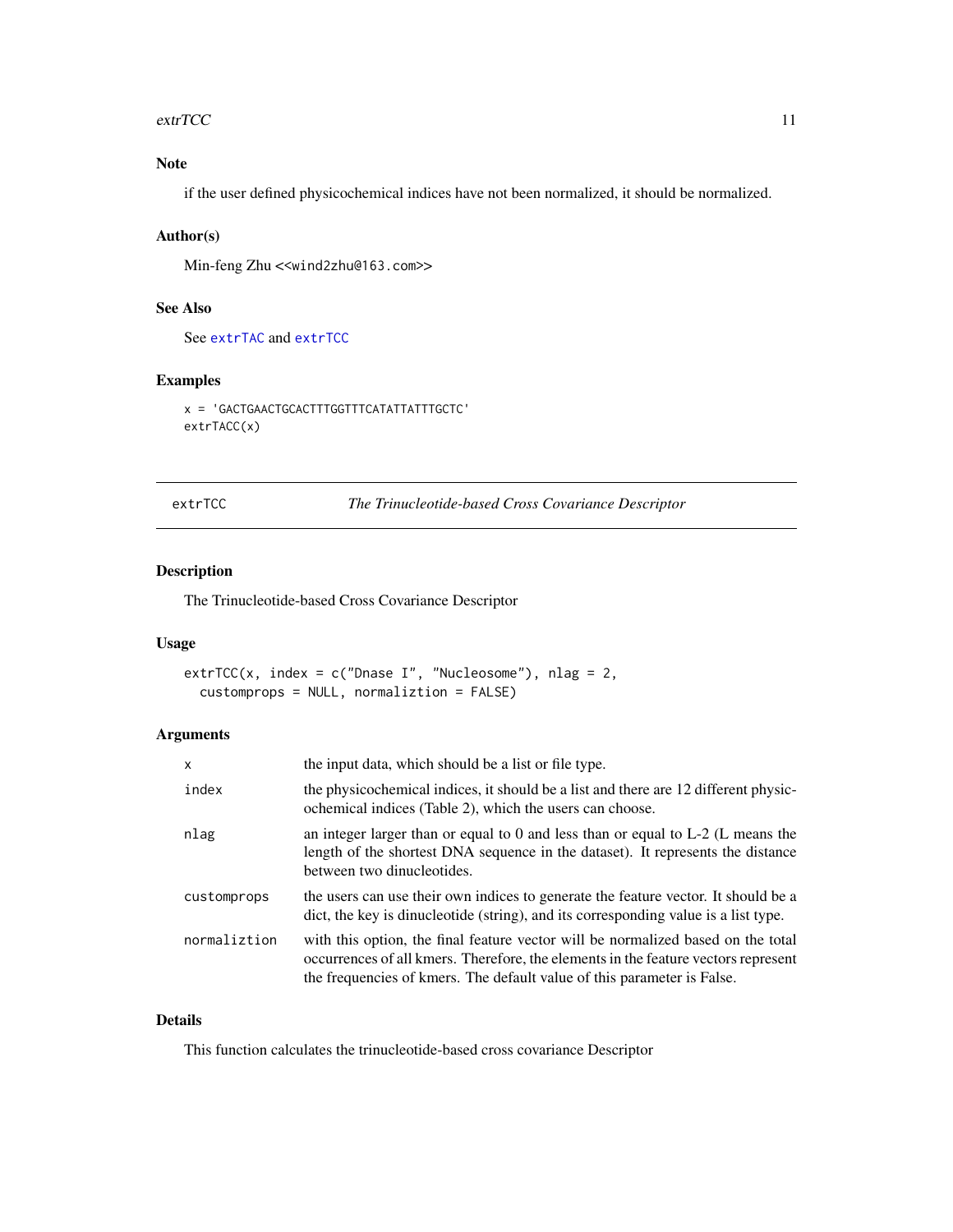#### Value

A vector

#### Note

if the user defined physicochemical indices have not been normalized, it should be normalized.

#### Author(s)

Min-feng Zhu <<wind2zhu@163.com>>

### See Also

See [extrTAC](#page-8-1) and [extrTACC](#page-9-1)

#### Examples

```
x = 'GACTGAACTGCACTTTGGTTTCATATTATTTGCTC'
extrTCC(x)
```
getGenbank *Get DNA/RNA Sequences from Genbank by GI ID*

#### Description

Get DNA/RNA Sequences from Genbank by GI ID

#### Usage

```
getGenbank(id)
```
#### Arguments

id  $A$  character vector, as the GI ID(s).

#### Details

This function get DNA/RNA sequences from Genbank by GI ID(s).

#### Value

A list, each component contains one of the DNA/RNA sequences.

#### Author(s)

Min-feng Zhu <<wind2zhu@163.com>>

<span id="page-11-0"></span>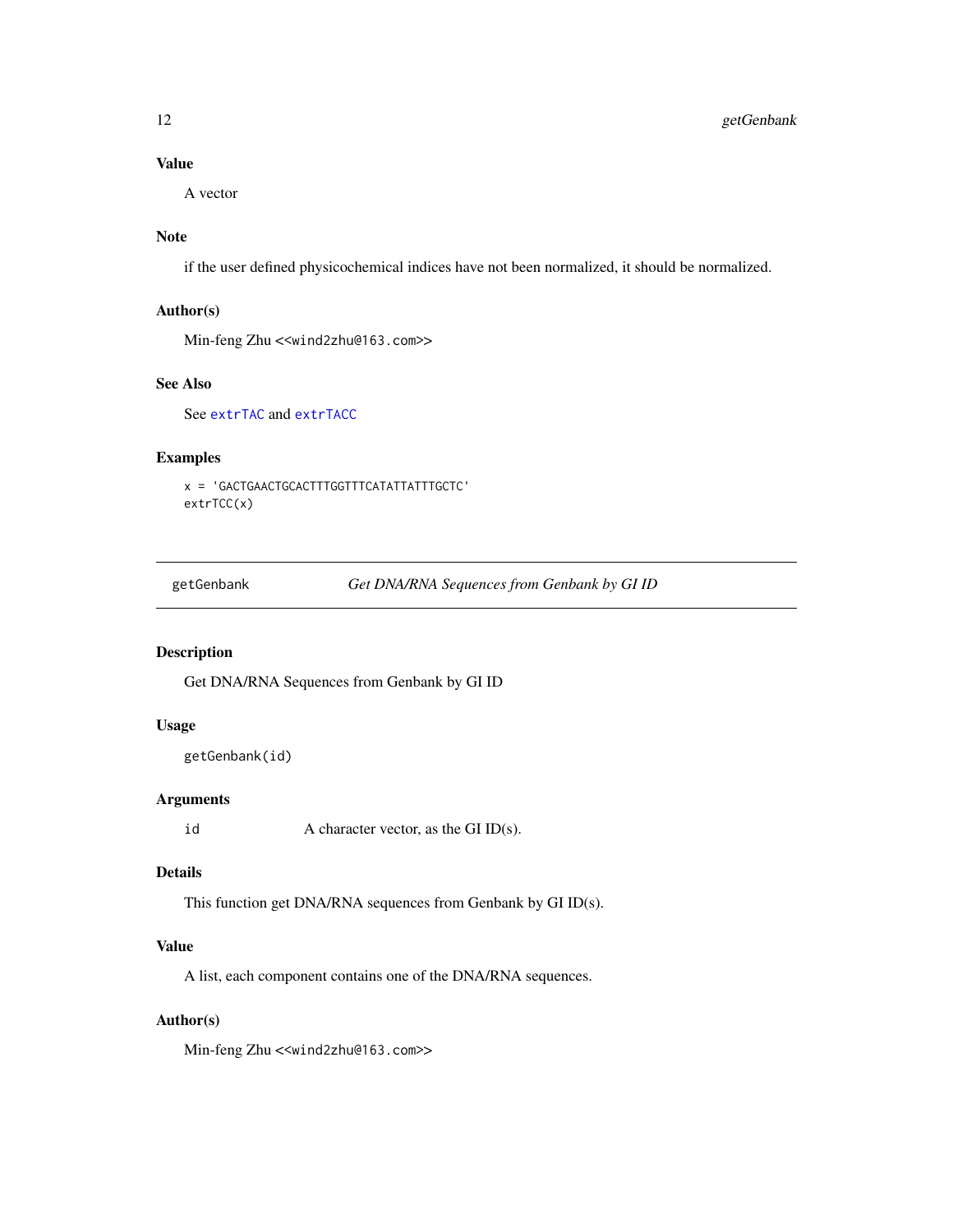<span id="page-12-0"></span>kmer and the state of the state of the state of the state of the state of the state of the state of the state of the state of the state of the state of the state of the state of the state of the state of the state of the s

### See Also

See [readFASTA](#page-18-1) for reading FASTA format files.

#### Examples

# Network latency may slow down this example # Only test this when your connection is fast enough require(RCurl)

 $ids = c(2, 11)$ getGenbank(ids)

<span id="page-12-1"></span>kmer *The Basic Kmer Descriptor*

#### Description

The Basic Kmer Descriptor

#### Usage

```
kmer(x, k = 2, upto = FALSE, normalize = FALSE, reverse = FALSE)
```
#### Arguments

| X         | the input data, which should be a list or file type.                                                                                                                                                                                              |
|-----------|---------------------------------------------------------------------------------------------------------------------------------------------------------------------------------------------------------------------------------------------------|
| k         | the k value of kmer, it should be an integer larger than 0.                                                                                                                                                                                       |
| upto      | generate all the kmers: 1 mer, 2 mer, , kmer. The output feature vector is the<br>combination of all these kmers. The default value of this parameter is False.                                                                                   |
| normalize | with this option, the final feature vector will be normalized based on the total<br>occurrences of all kmers. Therefore, the elements in the feature vectors represent<br>the frequencies of kmers. The default value of this parameter is False. |
| reverse   | make reverse complements into a single feature. The default value of this pa-<br>rameter is False. if reverse is True, this method returns the reverse compliment<br>kmer feature vector.                                                         |

#### Details

This function calculates the basic kmer descriptor

#### Value

A vector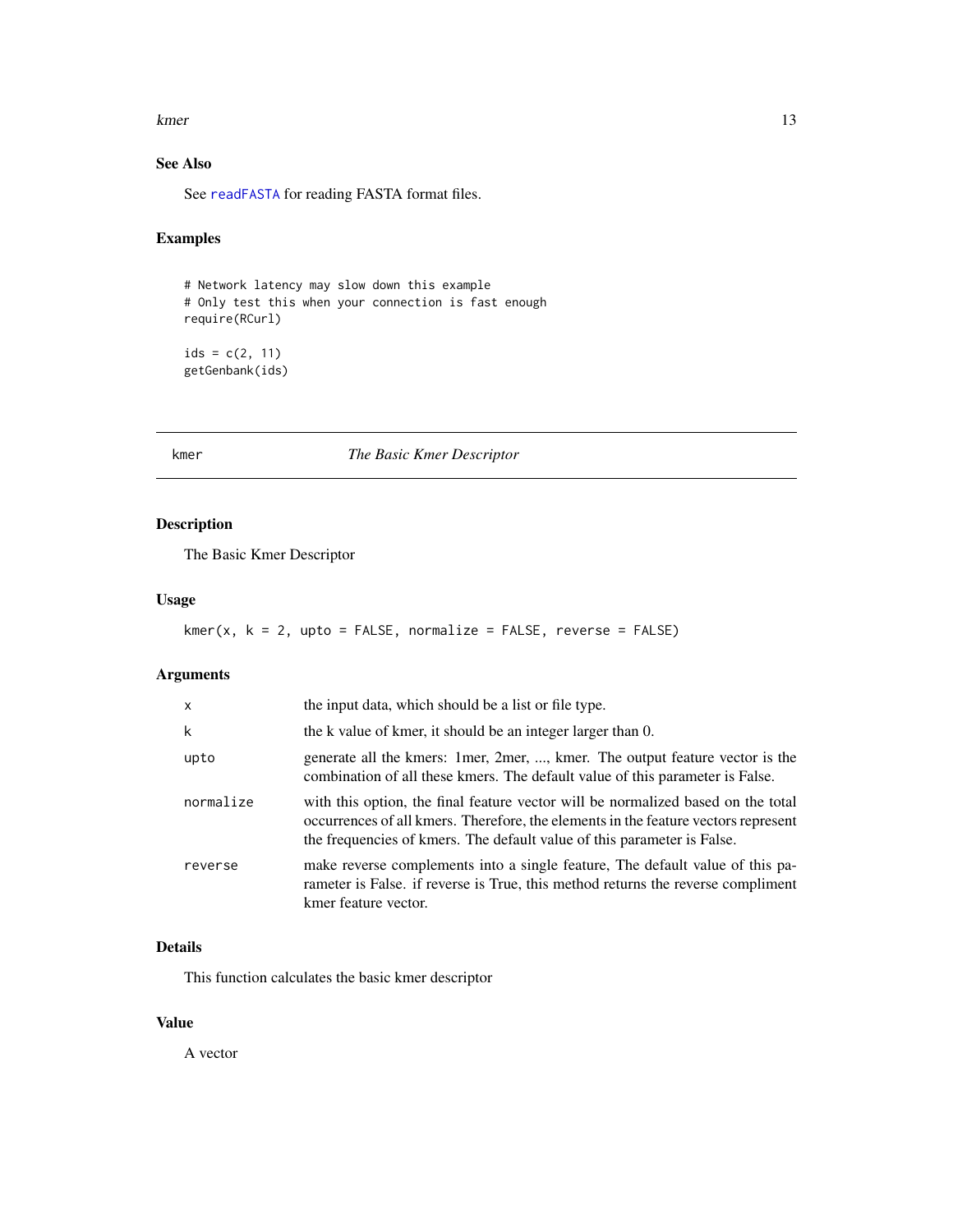if the parameters normalize and upto are both True, and then the feature vector is the combination of all these normalized kmers, e.g. the combination of normalized 1-kmer and normalized 2-kmer when k=2, normalize=True, upto=True.

#### Author(s)

Min-feng Zhu <<wind2zhu@163.com>>

#### References

Noble W S, Kuehn S, Thurman R, et al. Predicting the in vivo signature of human gene regulatory sequences. *Bioinformatics*, 2005, 21 Suppl 1, i338-343. Lee D, Karchin R, Beer M A. Discriminative prediction of mammalian enhancers from DNA sequence. *Genome research*. 2005, 21, 2167-2180.

#### See Also

See [make\\_kmer\\_index](#page-14-1)

#### Examples

x = 'GACTGAACTGCACTTTGGTTTCATATTATTTGCTC' kmer(x)

make\_idkmer\_vec *The Increment Of Diversity Descriptors*

#### Description

The Increment Of Diversity Descriptors

#### Usage

```
make_idkmer_vec(k = 6, x, pos, neg, upto = TRUE)
```
#### Arguments

| k    | the k value of kmer, it should be an integer larger than 0, the default value is 6.                                                                           |
|------|---------------------------------------------------------------------------------------------------------------------------------------------------------------|
| X    | the input data, which should be a list or file type.                                                                                                          |
| pos  | the positive source data, which should be a or type.                                                                                                          |
| neg  | the negative source data, which should be or type.                                                                                                            |
| upto | generate all the kmers: 1 mer, 2 mer, , kmer. The output feature vector is the<br>combination of all these kmers. The default value of this parameter is True |

<span id="page-13-0"></span>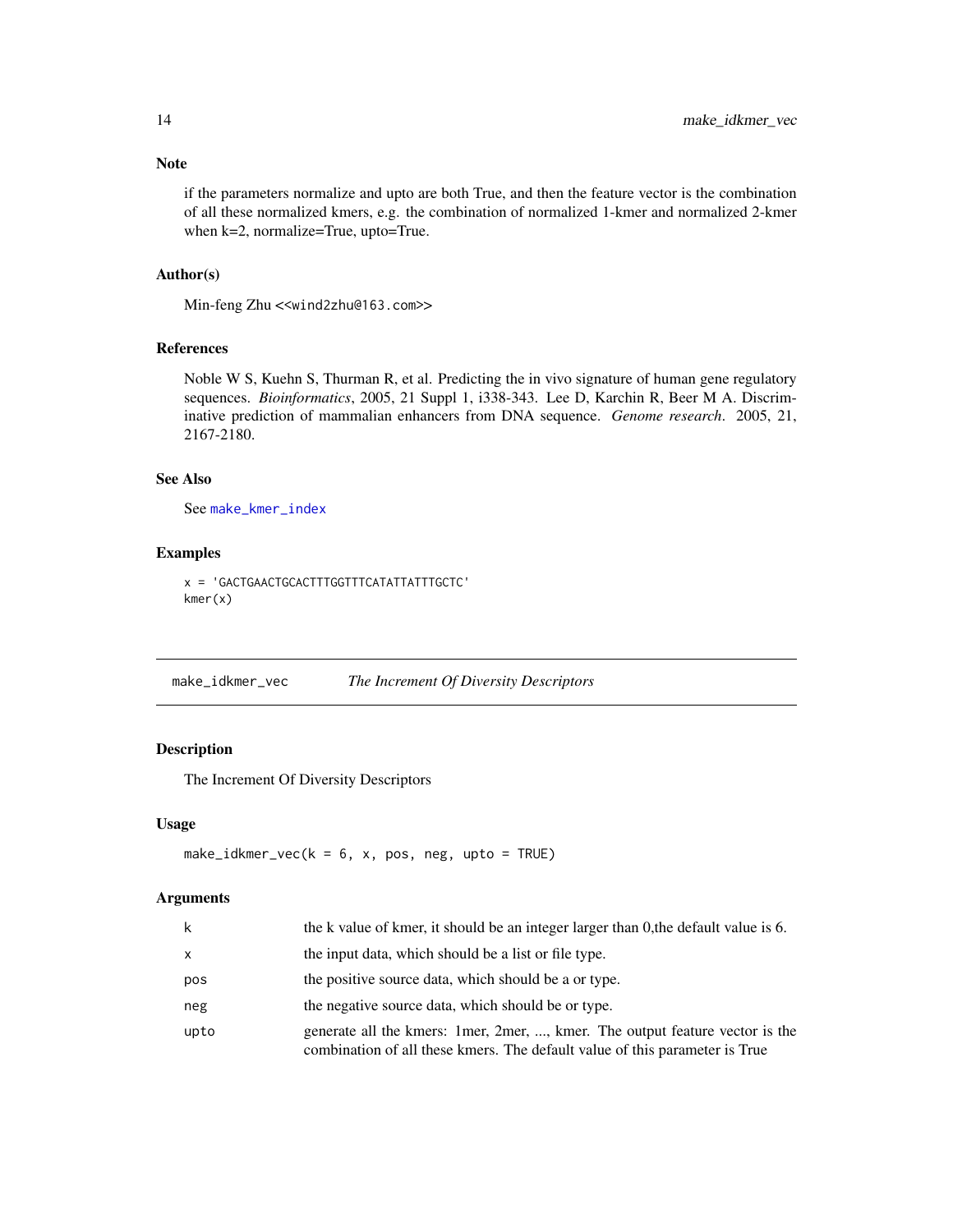#### <span id="page-14-0"></span>Details

This function calculates the The Basic Kmer Descriptor

#### Value

if upto is True, A length  $k \times 2$  named vector, k is the k value of kmer; if upto is False, A length 2 named vector

#### Author(s)

Min-feng Zhu <<wind2zhu@163.com>>

#### References

Chen W, Luo L, Zhang L. The organization of nucleosomes around splice sites. *Nucleic acids research*, 2010, 38(9): 2788-2798. Liu G, Liu J, Cui X, et al. Sequence-dependent prediction of recombination hotspots in Saccharomyces cerevisiae. *Journal of theoretical biology*, 2012, 293: 49-54.

#### See Also

See [kmer](#page-12-1)

#### Examples

```
pos = readFASTA(system.file('dnaseq/pos.fasta', package = 'rDNAse'))
neg = readFASTA(system.file('dnaseq/neg.fasta', package = 'rDNAse'))
x = 'GACTGAACTGCACTTTGGTTTCATATTATTTGCTC'
make_idkmer_vec(k = 6, x, pos, neg)
```
<span id="page-14-1"></span>make\_kmer\_index *Calculate The Basic Kmer Feature Vector*

#### Description

Calculate The Basic Kmer Feature Vector

#### Usage

```
make_kmer_index(k, alphabet = "ACGT")
```
#### Arguments

|          | the k value of kmer, it should be an integer larger than 0. |
|----------|-------------------------------------------------------------|
| alphabet | the                                                         |

#### Details

This function calculate the basic kmer feature vector.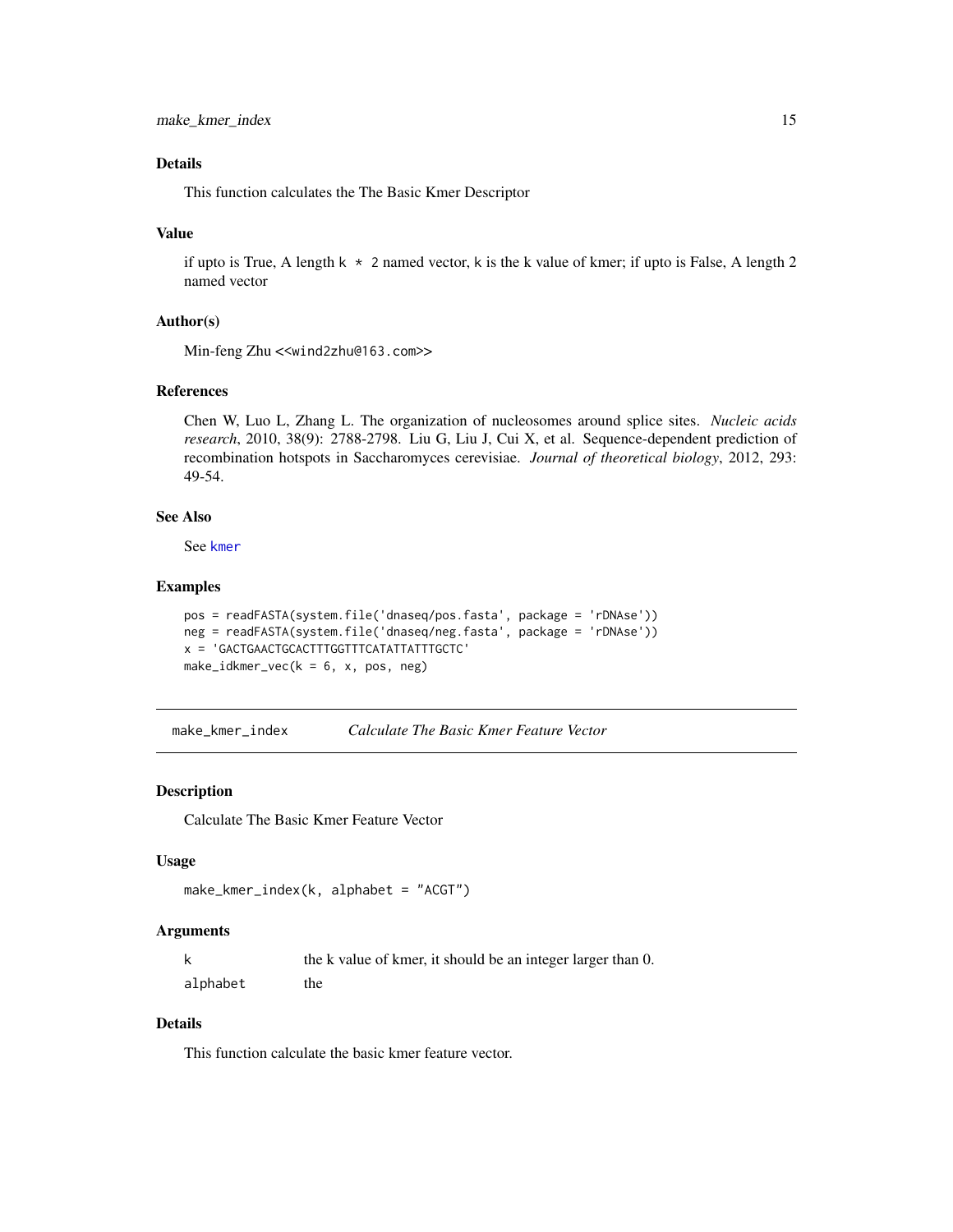#### Value

The result character vector

#### Author(s)

Min-feng Zhu <<wind2zhu@163.com>>

#### See Also

See [kmer](#page-12-1)

#### Examples

make\_kmer\_index(2, alphabet = "ACGT")

<span id="page-15-1"></span>parGOSim *DNA Sequence Similarity Calculation based on Gene Ontology (GO) Similarity*

#### Description

DNA Sequence Similarity Calculation based on Gene Ontology (GO) Similarity

#### Usage

```
parGOSim(golist, type = c("go", "gene"), ont = "MF", organism = "human",
 measure = "Resnik", combine = "BMA")
```
#### Arguments

| golist   | A character vector, each component contains a character vector of GO terms or<br>one Entrez Gene ID.                                                                                                                                                         |
|----------|--------------------------------------------------------------------------------------------------------------------------------------------------------------------------------------------------------------------------------------------------------------|
| type     | Input type of golist, 'go' for GO Terms, 'gene' for gene ID.                                                                                                                                                                                                 |
| ont      | Default is 'MF', could be one of 'MF', 'BP', or 'CC' subontologies.                                                                                                                                                                                          |
| organism | Default is 'human', could be one of 'anopheles', 'arabidopsis', 'bovine',<br>'canine', 'chicken', 'chimp', 'coelicolor', 'ecolik12', 'ecsakai', 'fly',<br>'human', 'malaria', 'mouse', 'pig', 'rat', 'rhesus', 'worm', 'xenopus',<br>'yeast' or 'zebrafish'. |
| measure  | Default is 'Resnik', could be one of 'Resnik', 'Lin', 'Rel', 'Jiang' or<br>'Wang'.                                                                                                                                                                           |
| combine  | Default is 'BMA', could be one of 'max', 'average', 'rcmax' or 'BMA' for<br>combining semantic similarity scores of multiple GO terms associated with<br>DNA.                                                                                                |

#### Details

This function calculates DNA sequence similarity based on Gene Ontology (GO) similarity.

<span id="page-15-0"></span>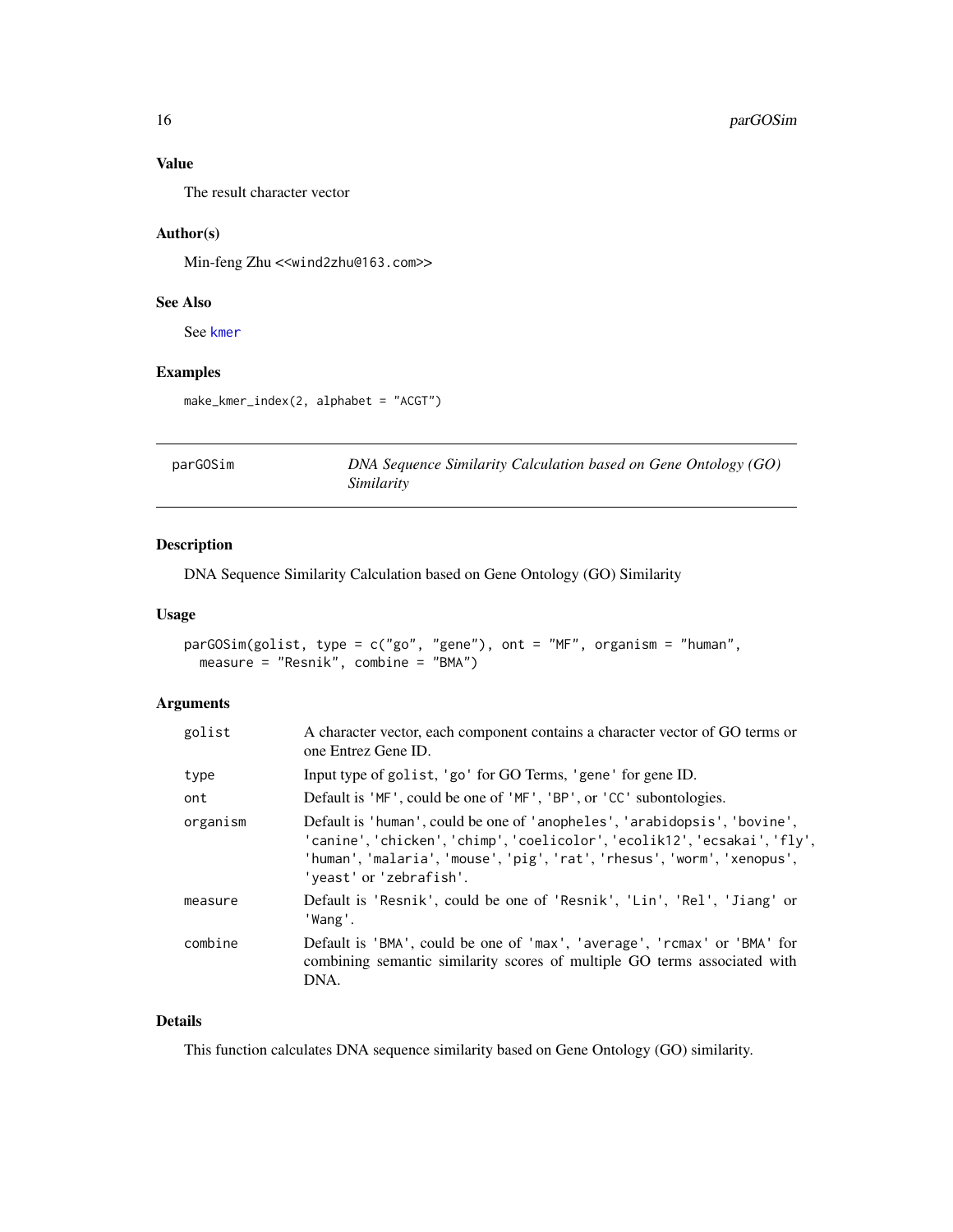#### <span id="page-16-0"></span>parSeqSim 17

#### Value

A n x n similarity matrix.

#### Author(s)

Min-feng Zhu <<wind2zhu@163.com>>

#### See Also

See [twoGOSim](#page-20-1) for calculating the GO semantic similarity between two groups of GO terms or two Entrez gene IDs. See [parSeqSim](#page-16-1) for paralleled DNA similarity calculation based on Smith-Waterman local alignment.

#### Examples

```
## Not run:
# Be careful when testing this since it involves GO similarity computation
# and might produce unpredictable results in some environments
require(GOSemSim)
require(org.Hs.eg.db)
# by GO Terms
go1 = c('GO:0005215', 'GO:0005488', 'GO:0005515', 'GO:0005625', 'GO:0005802', 'GO:0005905') # AP4B1
go2 = c('GO:0005515', 'GO:0005634', 'GO:0005681', 'GO:0008380', 'GO:0031202') # BCAS2
go3 = c('GO:0003735', 'GO:0005622', 'GO:0005840', 'GO:0006412') # PDE4DIP
glist = list(go1, go2, go3)gsimmat1 = parGOSim(glist, type = 'go', ont = 'CC')
print(gsimmat1)
# by Entrez gene id
genelist = list(c('150', '151', '152', '1814', '1815', '1816'))
gsimmat2 = parGOSim(genelist, type = 'gene')
print(gsimmat2)
## End(Not run)
```
<span id="page-16-1"></span>

| parSeqSim | Parallellized DNA/RNA Sequence Similarity Calculation based on Se- |
|-----------|--------------------------------------------------------------------|
|           | quence Alignment                                                   |

#### Description

Parallellized DNA/RNA Sequence Similarity Calculation based on Sequence Alignment

#### Usage

```
parSeqSim(dnalist, cores = 2, type = "local", submat = "BLOSUM62")
```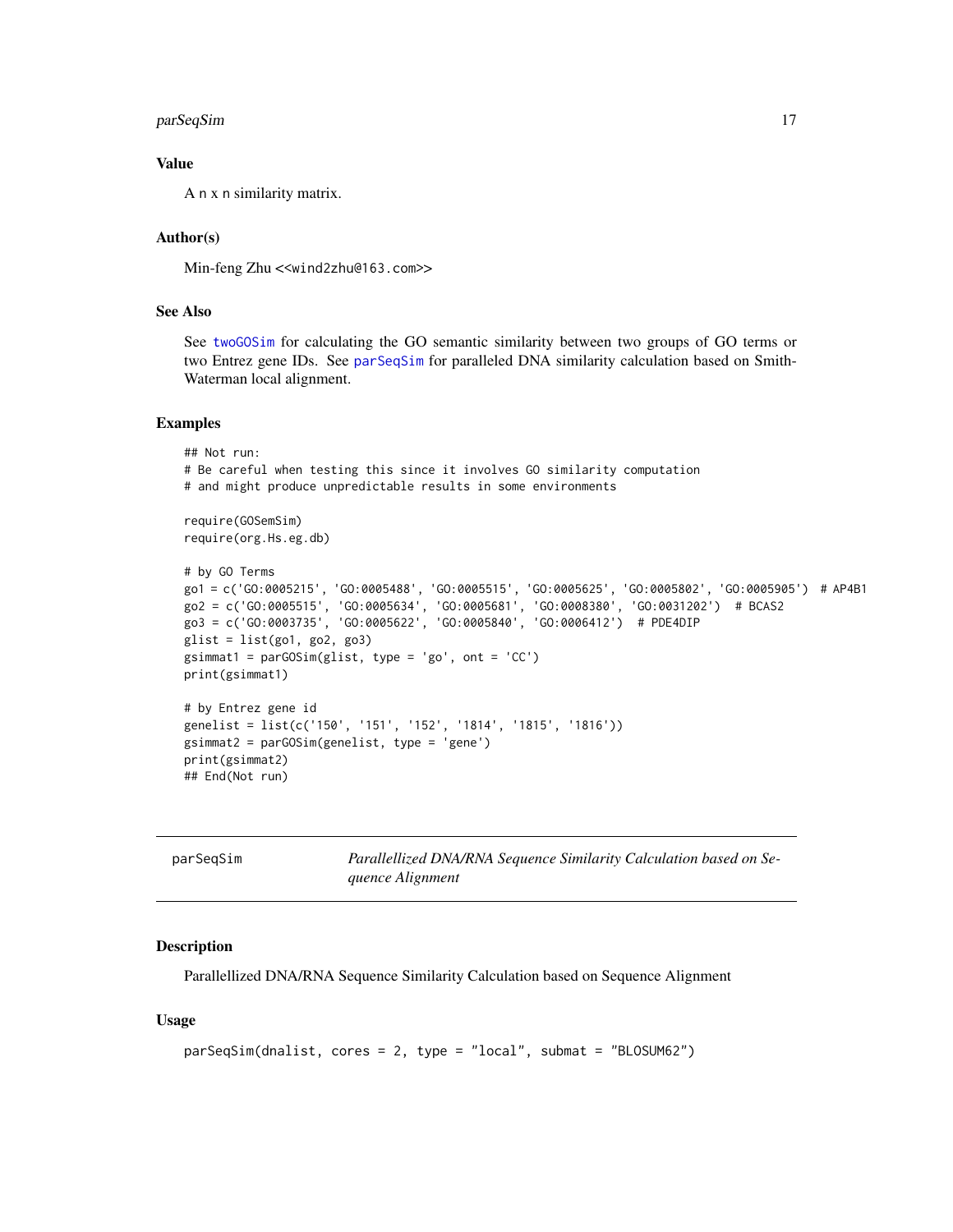#### <span id="page-17-0"></span>Arguments

| dnalist | A length n list containing n DNA/RNA sequences, each component of the list is<br>a character string, storing one DNA/RNA sequence. Unknown sequences should<br>be represented as ''.         |
|---------|----------------------------------------------------------------------------------------------------------------------------------------------------------------------------------------------|
| cores   | Integer. The number of CPU cores to use for parallel execution, default is 2.<br>Users could use the detectCores() function in the parallel package to see<br>how many cores they could use. |
| type    | Type of alignment, default is 'local', could be 'global' or 'local', where<br>'global' represents Needleman-Wunsch global alignment; 'local' represents<br>Smith-Waterman local alignment.   |
| submat  | Substitution matrix, default is 'BLOSUM62', could be one of 'BLOSUM45', 'BLOSUM50',<br>'BLOSUM62', 'BLOSUM80', 'BLOSUM100', 'PAM30', 'PAM40', 'PAM70', 'PAM120',<br>'PAM250'.                |

#### Details

This function implemented the parallellized version for calculating DNA/RNA sequence similarity based on sequence alignment.

#### Value

A n x n similarity matrix.

#### Author(s)

Min-feng Zhu <<wind2zhu@163.com>>

#### See Also

See twoSeqSim for DNA/RNA sequence alignment for two DNA/RNA sequences. See [parGOSim](#page-15-1) for DNA/RNA similarity calculation based on Gene Ontology (GO) semantic similarity.

#### Examples

# Be careful when testing this since it involves parallelisation # and might produce unpredictable results in some environments

```
require(Biostrings)
require(foreach)
require(doParallel)
```

```
s1 = readFASTA(system.file('dnaseq/hs.fasta', package = 'rDNA'))[[1]]
s2 = readFASTA(system.file('dnaseq/hs.fasta', package = 'rDNA'))[[2]]
s3 = readFASTA(system.file('dnaseq/hs.fasta', package = 'rDNA'))[[3]]
s4 = readFASTA(system.file('dnaseq/hs.fasta', package = 'rDNA'))[[4]]
s5 = readFASTA(system.file('dnaseq/hs.fasta', package = 'rDNA'))[[5]]
plist = list(s1, s2, s3, s4, s5)psimmat = parSeqSim(plist, cores = 2, type = 'local', submat = 'BLOSUM62')
print(psimmat)
```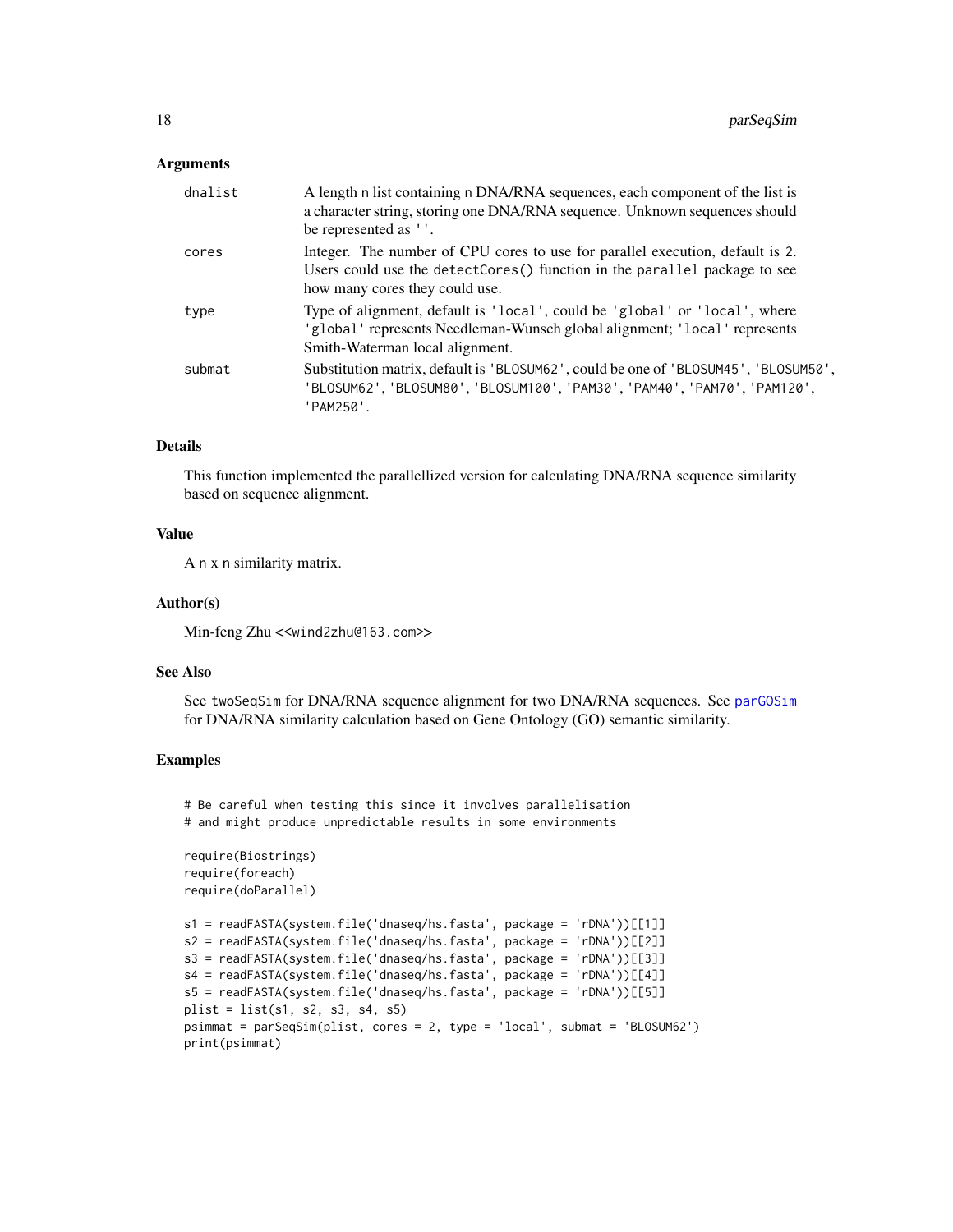<span id="page-18-1"></span><span id="page-18-0"></span>

Read DNA/RNA Sequences in FASTA Format

#### Usage

readFASTA(file, legacy.mode = TRUE, seqonly = FALSE)

#### Arguments

| file        | The name of the file which the sequences in fasta format are to be read from. If it<br>does not contain an absolute or relative path, the file name is relative to the cur-<br>rent working directory, getwd. The default here is to read the example. fasta<br>file which is present in the protseq directory of the protr package. |
|-------------|--------------------------------------------------------------------------------------------------------------------------------------------------------------------------------------------------------------------------------------------------------------------------------------------------------------------------------------|
| legacy.mode | If set to TRUE, lines starting with a semicolon ';' are ignored. Default value is<br>TRUE.                                                                                                                                                                                                                                           |
| segonly     | If set to TRUE, only sequences as returned without attempt to modify them or to<br>get their names and annotations (execution time is divided approximately by a<br>factor 3). Default value is FALSE.                                                                                                                               |

#### Details

This function reads DNA/RNA sequences in FASTA format.

#### Value

The result character vector

#### Note

Note

#### Author(s)

Min-feng Zhu <<wind2zhu@163.com>>

#### References

Pearson, W.R. and Lipman, D.J. (1988) Improved tools for biological sequence comparison. *Proceedings of the National Academy of Sciences of the United States of America*, 85: 2444-2448

#### Examples

x = readFASTA(system.file('dnaseq/hs.fasta', package = 'rDNAse'))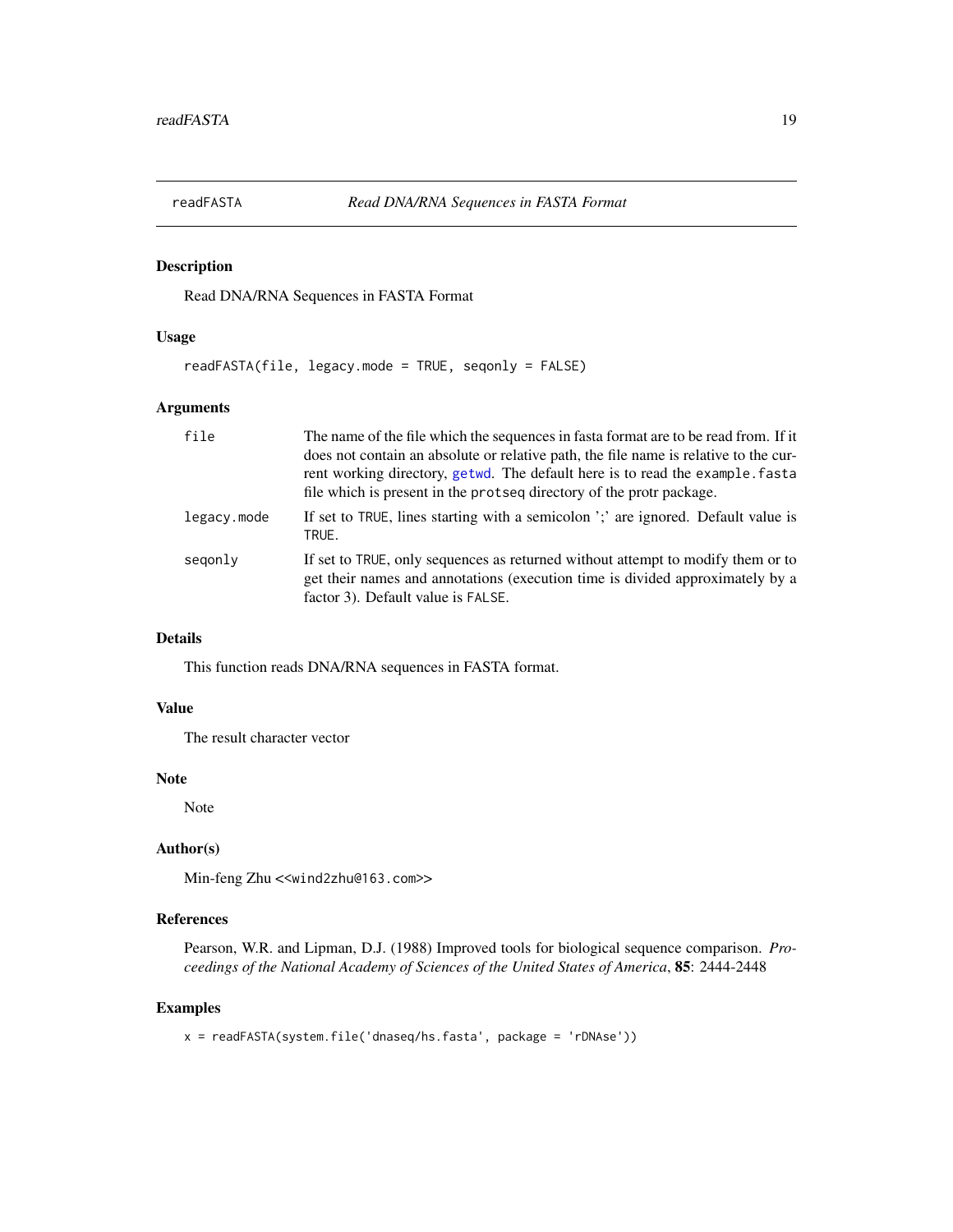<span id="page-19-0"></span>

The Reverse chars

#### Usage

revchars(x)

#### Arguments

x the input data, which should be a string.

### Details

This function calculates Reverse chars

#### Value

A vector

#### Note

if the user defined physicochemical indices have not been normalized, it should be normalized.

#### Author(s)

Min-feng Zhu <<wind2zhu@163.com>>

#### Examples

```
x = 'GACTGAACTGCACTTTGGTTTCATATTATTTGCTC'
revchars(x)
```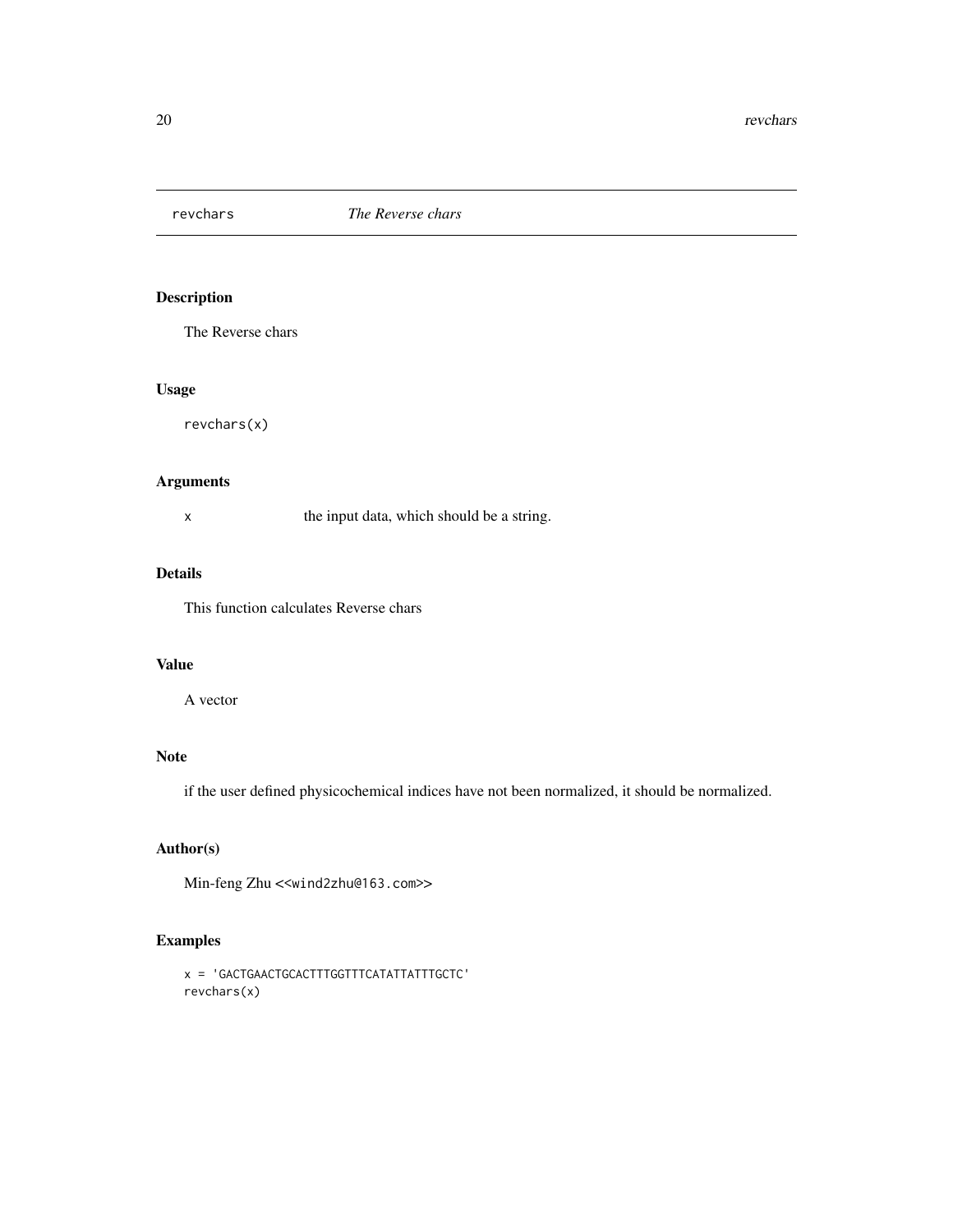<span id="page-20-1"></span><span id="page-20-0"></span>

DNA Similarity Calculation based on Gene Ontology (GO) Similarity

#### Usage

```
twoGOSim(id1, id2, type = c("go", "gene"), ont = "MF", organism = "human",
 measure = "Resnik", combine = "BMA")
```
#### Arguments

| id1      | A character vector. length $> 1$ : each element is a GO term; length = 1: the Entrez<br>Gene ID.                                                                                                                                                             |
|----------|--------------------------------------------------------------------------------------------------------------------------------------------------------------------------------------------------------------------------------------------------------------|
| id2      | A character vector. length $> 1$ : each element is a GO term; length = 1: the Entrez<br>Gene ID.                                                                                                                                                             |
| type     | Input type of id1 and id2, 'go' for GO Terms, 'gene' for gene ID.                                                                                                                                                                                            |
| ont      | Default is 'MF', could be one of 'MF', 'BP', or 'CC' subontologies.                                                                                                                                                                                          |
| organism | Default is 'human', could be one of 'anopheles', 'arabidopsis', 'bovine',<br>'canine', 'chicken', 'chimp', 'coelicolor', 'ecolik12', 'ecsakai', 'fly',<br>'human', 'malaria', 'mouse', 'pig', 'rat', 'rhesus', 'worm', 'xenopus',<br>'yeast' or 'zebrafish'. |
| measure  | Default is 'Resnik', could be one of 'Resnik', 'Lin', 'Rel', 'Jiang' or<br>'Wang'.                                                                                                                                                                           |
| combine  | Default is 'BMA', could be one of 'max', 'average', 'rcmax' or 'BMA' for<br>combining semantic similarity scores of multiple GO terms associated with<br>DNA.                                                                                                |

#### Details

This function calculates the Gene Ontology (GO) similarity between two groups of GO terms or two Entrez gene IDs.

#### Value

A n x n matrix.

#### Author(s)

Min-feng Zhu <<wind2zhu@163.com>>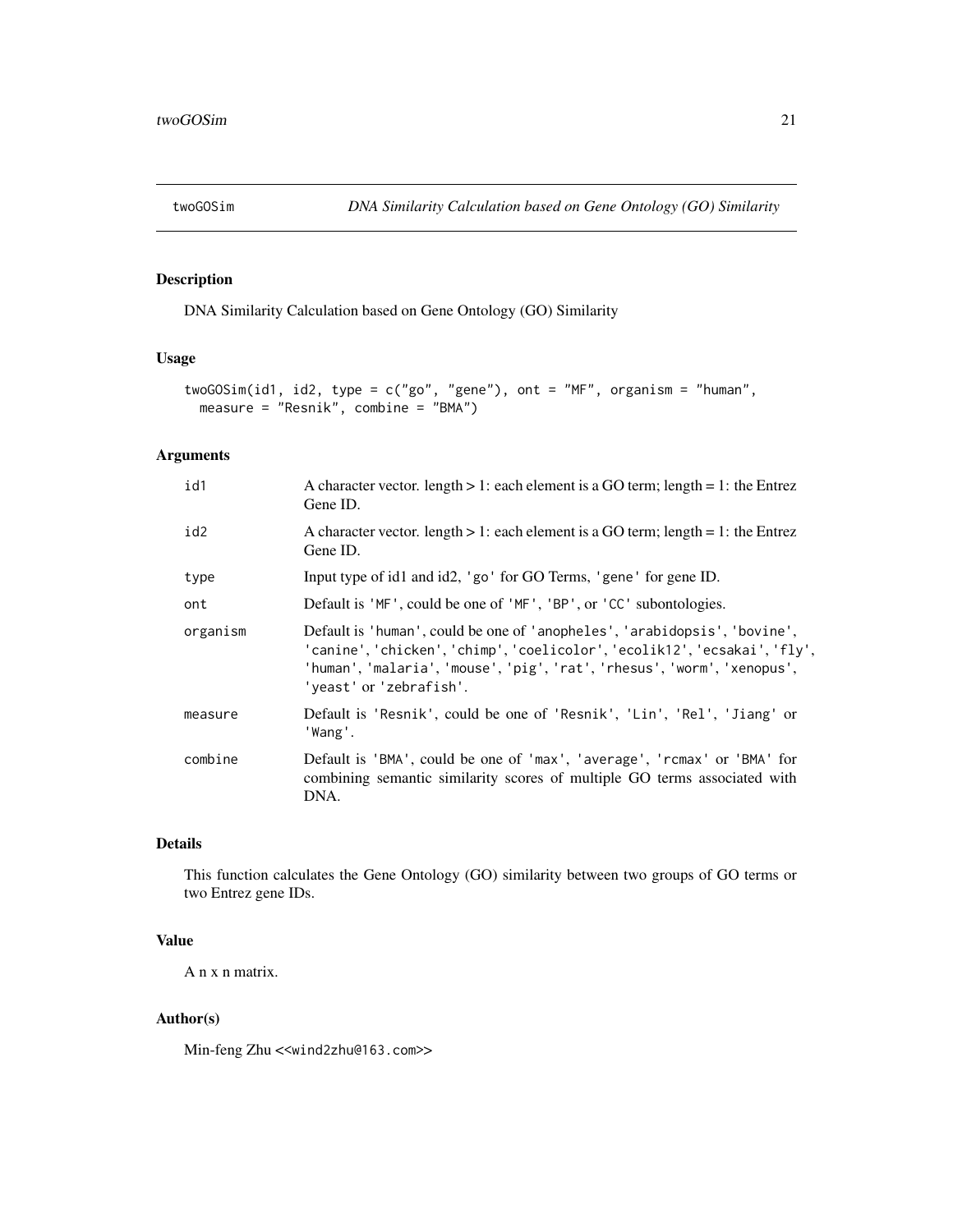#### See Also

See [parGOSim](#page-15-1) for DNA similarity calculation based on Gene Ontology (GO) semantic similarity. See [parSeqSim](#page-16-1) for paralleled DNA similarity calculation based on Smith-Waterman local alignment.

#### Examples

```
## Not run:
# Be careful when testing this since it involves GO similarity computation
# and might produce unpredictable results in some environments
require(GOSemSim)
require(org.Hs.eg.db)
# by GO terms
go1 = c("GO:0004022", "GO:0004024", "GO:0004023")
go2 = c("GO:0009055", "GO:0020037")
gsim1 = twoGOSim(go1, go2, type = 'go', ont = 'MF', measure = 'Wang')
print(gsim1)
# by Entrez gene id
gene1 = '241'
gene2 = '251'
gsim2 = twoGOSim(gene1, gene2, type = 'gene', ont = 'BP', measure = 'Lin')
print(gsim2)
## End(Not run)
```
twoSeqSim *DNA/RNA Sequence Alignment for Two DNA/RNA Sequences*

#### Description

DNA/RNA Sequence Alignment for Two DNA/RNA Sequences

#### Usage

```
twoSeqSim(seq1, seq2, type = "local", submat = "BLOSUM62")
```
#### Arguments

| seg1   | A character string, containing one DNA/RNA sequence.                                                                                                                                       |
|--------|--------------------------------------------------------------------------------------------------------------------------------------------------------------------------------------------|
| seg2   | A character string, containing another DNA/RNA sequence.                                                                                                                                   |
| type   | Type of alignment, default is 'local', could be 'global' or 'local', where<br>'global' represents Needleman-Wunsch global alignment; 'local' represents<br>Smith-Waterman local alignment. |
| submat | Substitution matrix, default is 'BLOSUM62', could be one of 'BLOSUM45', 'BLOSUM50',<br>'BLOSUM62', 'BLOSUM80', 'BLOSUM100', 'PAM30', 'PAM40', 'PAM70', 'PAM120',<br>'PAM250'.              |

<span id="page-21-0"></span>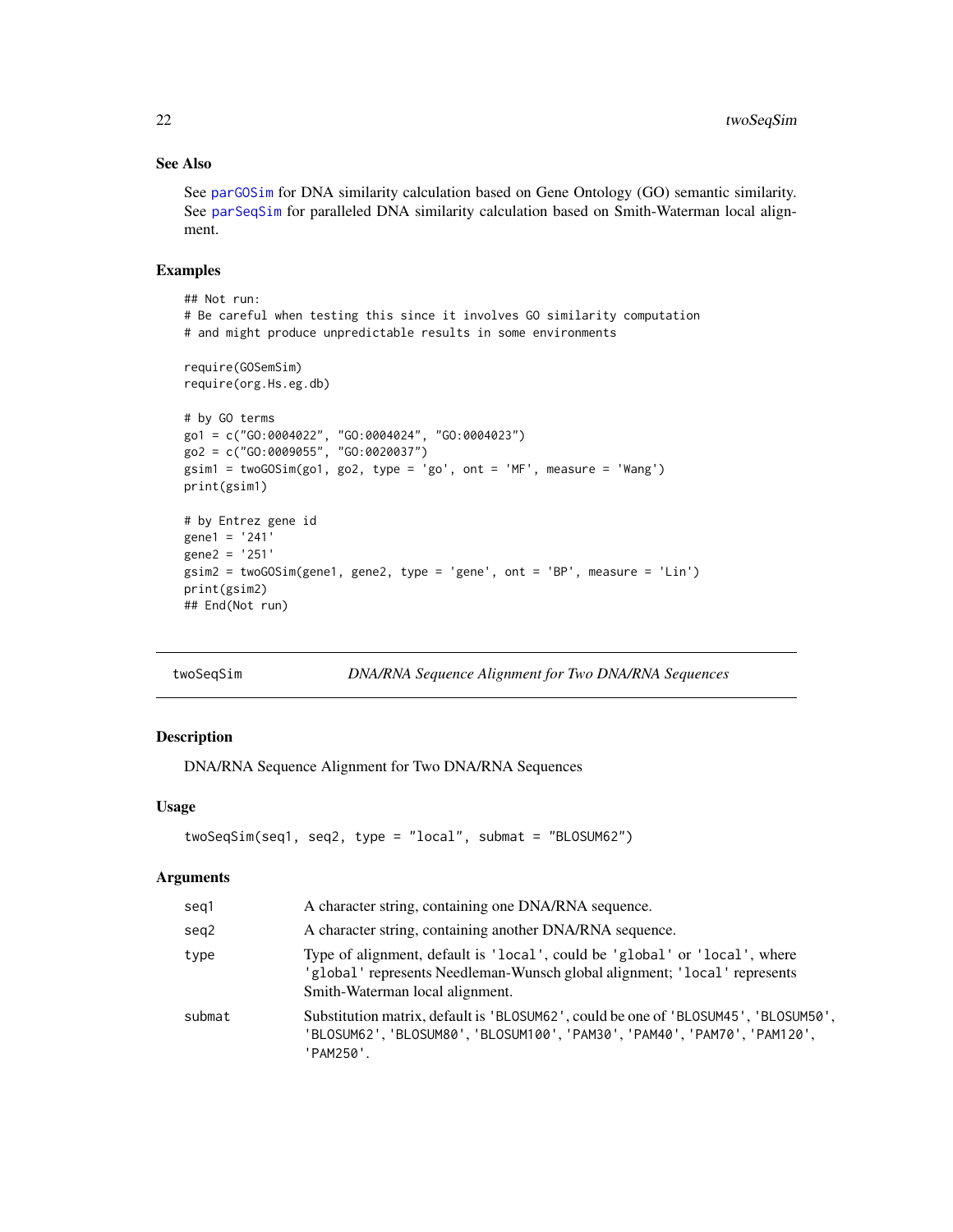#### <span id="page-22-0"></span>twoSeqSim 23

#### Details

This function implements the sequence alignment between two DNA/RNA sequences.

#### Value

An Biostrings object containing the scores and other alignment information.

#### Author(s)

Min-feng Zhu <<wind2zhu@163.com>>

#### See Also

See [parSeqSim](#page-16-1) for paralleled pairwise DNA/RNA similarity calculation based on sequence alignment. See [twoGOSim](#page-20-1) for calculating the GO semantic similarity between two groups of GO terms or two Entrez gene IDs.

#### Examples

# Be careful when testing this since it involves sequence alignment # and might produce unpredictable results in some environments require(Biostrings)

```
s1 = readFASTA(system.file('dnaseq/hs.fasta', package = 'rDNA'))[[1]]
s2 = readFASTA(system.file('dnaseq/hs.fasta', package = 'rDNA'))[[2]]
seqalign = twoSeqSim(s1, s2)
summary(seqalign)
print(seqalign@score)
```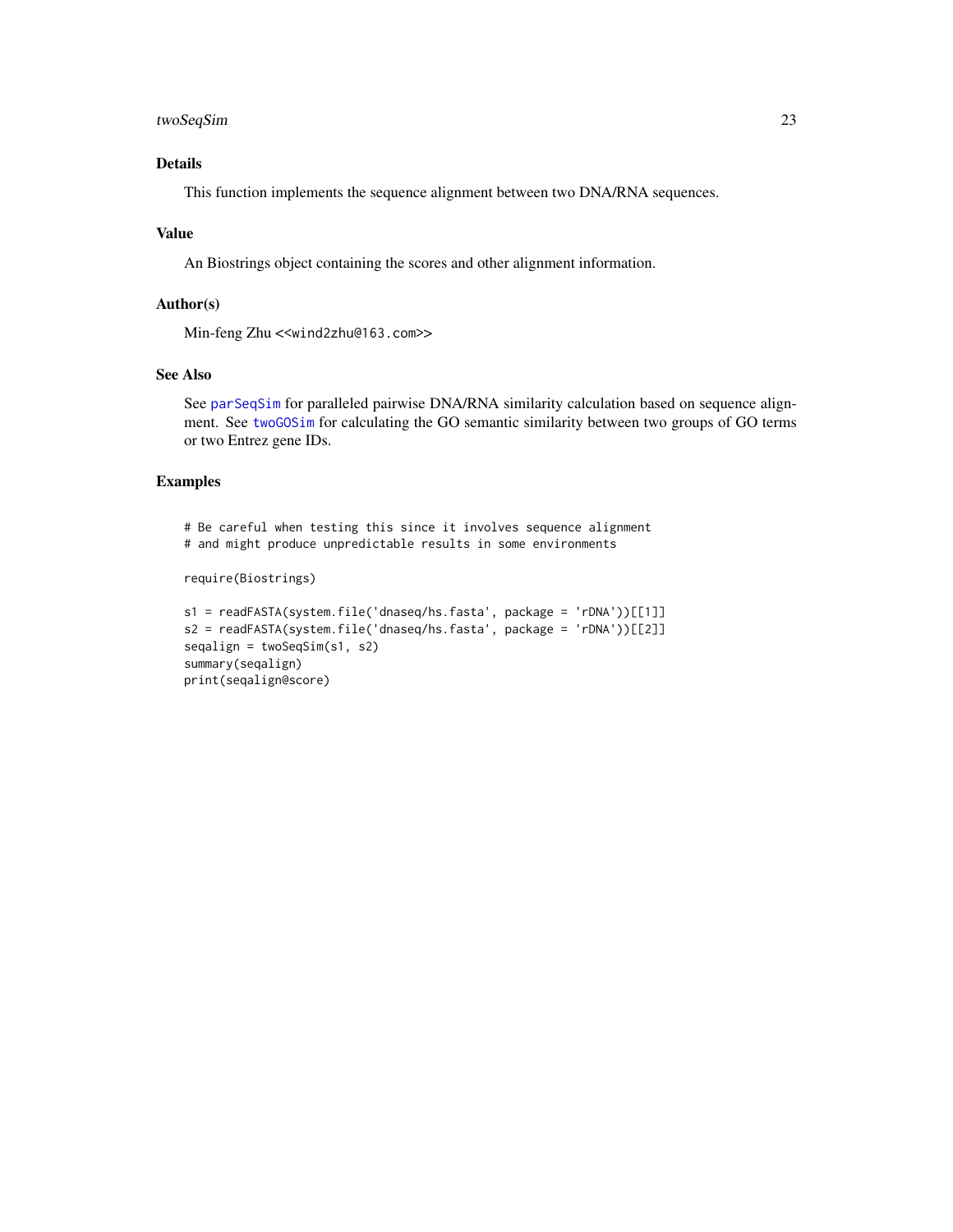# <span id="page-23-0"></span>Index

∗Topic DACC extrDACC , [4](#page-3-0) ∗Topic DAC extrDAC, [3](#page-2-0) ∗Topic DCC extrDCC , [5](#page-4-0) ∗Topic FASTA readFASTA , [19](#page-18-0) ∗Topic GO parGOSim , [16](#page-15-0) twoGOSim , [21](#page-20-0) ∗Topic Genbank getGenbank , [12](#page-11-0) ∗Topic Ontology parGOSim , [16](#page-15-0) twoGOSim , [21](#page-20-0) ∗Topic PseDNC extrPseDNC, [6](#page-5-0) ∗Topic PseKNC extrPseKNC, [8](#page-7-0) ∗Topic TACC extrTACC, [10](#page-9-0) ∗Topic TAC extrTAC, [9](#page-8-0) ∗Topic TCC extrTCC , [11](#page-10-0) ∗Topic alignment parSeqSim , [17](#page-16-0) twoSeqSim , [22](#page-21-0) ∗Topic check dnacheck , [2](#page-1-0) ∗Topic diversity make\_idkmer\_vec , [14](#page-13-0) ∗Topic extract extrDAC, [3](#page-2-0) extrDACC , [4](#page-3-0) extrDCC , [5](#page-4-0) extrPseDNC, [6](#page-5-0) extrPseKNC, [8](#page-7-0)

extrTAC, [9](#page-8-0) extrTACC , [10](#page-9-0) extrTCC , [11](#page-10-0) kmer , [13](#page-12-0) make\_idkmer\_vec , [14](#page-13-0) revchars , [20](#page-19-0) ∗Topic increment make\_idkmer\_vec , [14](#page-13-0) ∗Topic index make\_kmer\_index , [15](#page-14-0) ∗Topic kmer kmer , [13](#page-12-0) make\_kmer\_index , [15](#page-14-0) ∗Topic of make\_idkmer\_vec , [14](#page-13-0) ∗Topic parallel parSeqSim , [17](#page-16-0) twoSeqSim , [22](#page-21-0) ∗Topic read readFASTA , [19](#page-18-0) ∗Topic reverse\_chars revchars , [20](#page-19-0) ∗Topic similarity parGOSim , [16](#page-15-0) parSeqSim , [17](#page-16-0) twoGOSim , [21](#page-20-0) twoSeqSim , [22](#page-21-0) ∗Topic the make\_idkmer\_vec , [14](#page-13-0) dnacheck , [2](#page-1-0) extrDAC , [3](#page-2-0) , *[5](#page-4-0) , [6](#page-5-0)* extrDACC , *[4](#page-3-0)* , [4](#page-3-0) , *[6](#page-5-0)* extrDCC, *[4](#page-3-0), [5](#page-4-0)*, 5 extrPseDNC , [6](#page-5-0) , *[9](#page-8-0)* extrPseKNC , *[7](#page-6-0)* , [8](#page-7-0) extrTAC , [9](#page-8-0) , *[11](#page-10-0) , [12](#page-11-0)* extrTACC , *[10](#page-9-0)* , [10](#page-9-0) , *[12](#page-11-0)*

extrTCC , *[10](#page-9-0) , [11](#page-10-0)* , [11](#page-10-0)